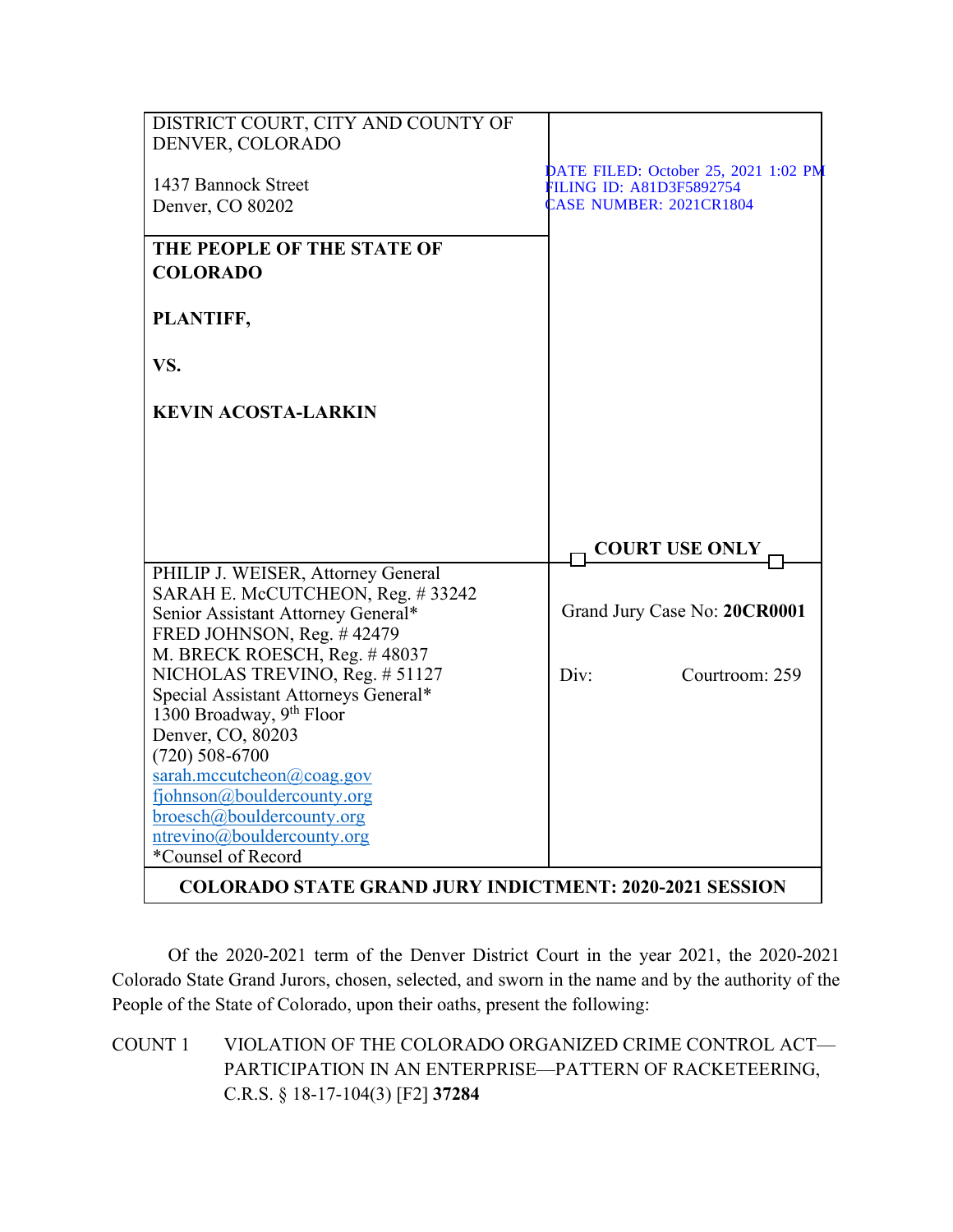- COUNT 2 VIOLATION OF THE COLORADO ORGANIZED CRIME CONTROL ACT— PARTICIPATION IN AN ENTERPRISE—CONSPIRACY, C.R.S. § 18-17- 104(4) [F2] **37285**
- COUNT 3 SECOND DEGREE BURGLARY BUILDING, C.R.S. 18-4-203(1) [F4] **06031**
- COUNT 4 THEFT \$20,000 \$100,000, C.R.S. 18-4-401(1),(2)(H) [F4] **08A15**
- COUNT 5 AGGRAVATED MOTOR VEHICLE THEFT IN THE FIRST DEGREE, C.R.S. 18-4-409(2),(3)(A) [F4] **0804G**
- COUNT 6 SECOND DEGREE BURGLARY BUILDING, C.R.S. 18-4-203(1) [F4] **06031**
- COUNT 7 THEFT \$20,000 \$100,000, C.R.S. 18-4-401(1),(2)(H) [F4] **08A15**
- COUNT 8 AGGRAVATED MOTOR VEHICLE THEFT IN THE FIRST DEGREE, C.R.S. 18-4-409(2),(3)(A) [F4] **0804G**
- COUNT 9 SECOND DEGREE BURGLARY BUILDING, C.R.S. 18-4-203(1) [F4] **06031**
- COUNT 10 THEFT \$5,000 \$20,000, C.R.S. 18-4-401(1),(2)(H) [F5] **08A14**
- COUNT 11 SECOND DEGREE BURGLARY BUILDING, C.R.S. 18-4-203(1) [F4] **06031**
- COUNT 12 CRIMINAL MISCHIEF \$20,000 \$100,000, C.R.S. 18-4-501(1),(4)(F) [F4] **0901L**
- COUNT 13 SECOND DEGREE CRIMINAL TRESPASS ENCLOSED/FENCED AREA, C.R.S. 18-4-503(1) (A) [M3] **09036**
- COUNT 14 ATTEMPED THEFT \$5,000 \$20,000, C.R.S. 18-4-401(1),(2)(G) [F6] **08A14A**
- COUNT 15 CRIMINAL MISCHIEF \$1,000 \$5,000, C.R.S. 18-4-501(1),(4)(D) [F6] **0901J**
- COUNT 16 AGGRAVATED MOTOR VEHICLE THEFT IN THE FIRST DEGREE, C.R.S. 18-4-409(2),(3)(A) [F4] **0804G**
- COUNT 17 SECOND DEGREE BURGLARY BUILDING, C.R.S. 18-4-203(1) [F4] **06031**
- COUNT 18 AGGRAVATED MOTOR VEHICLE THEFT IN THE FIRST DEGREE, C.R.S. 18-4-409(2),(3)(A) [F4] **0804G**
- COUNT 19 AGGRAVATED MOTOR VEHICLE THEFT IN THE FIRST DEGREE, C.R.S. 18-4-409(2),(3)(A) [F4] **0804G**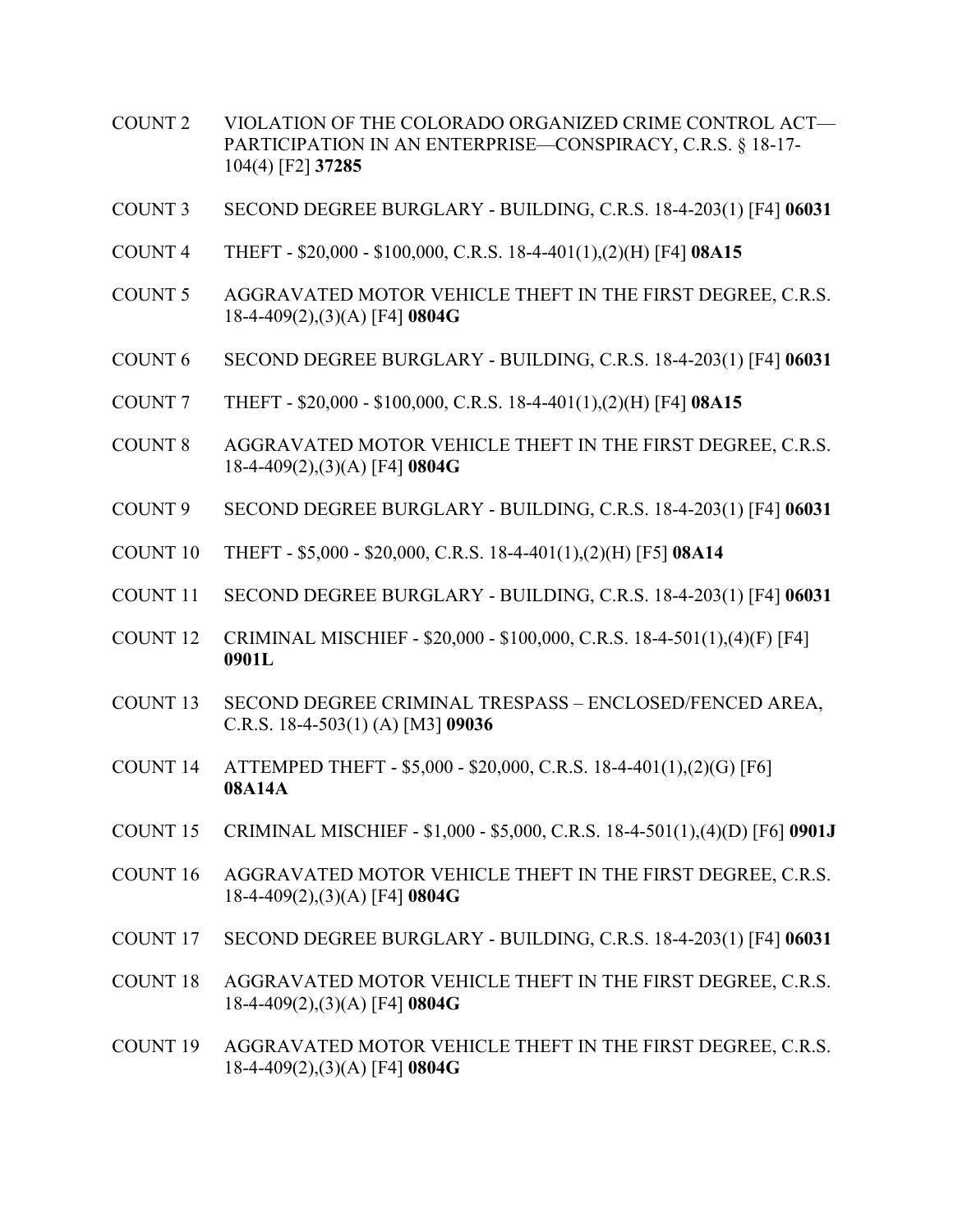- COUNT 20 AGGRAVATED MOTOR VEHICLE THEFT IN THE FIRST DEGREE, C.R.S. 18-4-409(2),(3)(A) [F4] **0804G**
- COUNT 21 AGGRAVATED MOTOR VEHICLE THEFT IN THE FIRST DEGREE, C.R.S. 18-4-409(2),(3)(A) [F4] **0804G**
- COUNT 22 SECOND DEGREE BURGLARY BUILDING, C.R.S. 18-4-203(1) [F4] **06031**
- COUNT 23 THEFT \$20,000 \$100,000, C.R.S. 18-4-401(1),(2)(H) [F4] **08A15**
- COUNT 24 CRIMINAL MISCHIEF \$1,000 \$5,000, C.R.S. 18-4-501(1),(4)(D) [F6] **0901J**
- COUNT 25 VEHICULAR ELUDING, C.R.S. 18-9-116.5 [F5] **27162**
- COUNT 26 SECOND DEGREE BURGLARY BUILDING, C.R.S. 18-4-203(1) [F4] **06031**
- COUNT 27 THEFT \$20,000 \$100,000, C.R.S. 18-4-401(1),(2)(H) [F4] **08A15**
- COUNT 28 AGGRAVATED MOTOR VEHICLE THEFT IN THE SECOND DEGREE \$1,000-\$20,000, C.R.S. 18-4-409(4)(B) [F6] **0804E**
- COUNT 29 SECOND DEGREE BURGLARY BUILDING, C.R.S. 18-4-203(1) [F4] **06031**
- COUNT 30 THEFT \$5,000 \$20,000, C.R.S. 18-4-401(1),(2)(G) [F5] **08A14**
- COUNT 31 SECOND DEGREE BURGLARY BUILDING, C.R.S. 18-4-203(1) [F4] **06031**
- COUNT 32 AGGRAVATED MOTOR VEHICLE THEFT IN THE FIRST DEGREE \$20,000-\$100,000, C.R.S. 18-4-409(2),(3)(A.5) [F4] **0804H**
- COUNT 33 SECOND DEGREE BURGLARY BUILDING, C.R.S. 18-4-203(1) [F4] **06031**
- COUNT 34 CRIMINAL MISCHIEF \$1,000 \$5,000, C.R.S. 18-4-501(1),(4)(D) [F6] **0901J**
- COUNT 35 THEFT \$5,000 \$20,000, C.R.S. 18-4-401(1),(2)(G) [F5] **08A14**
- COUNT 36 ATTEMPTED SECOND DEGREE BURGLARY BUILDING, C.R.S. 18-4-203(1) [F5] **06031A**
- COUNT 37 CRIMINAL MISCHIEF \$1,000 \$5,000, C.R.S. 18-4-501(1),(4)(D) [F6] **0901J**
- COUNT 38 AGGRAVATED MOTOR VEHICLE THEFT IN THE FIRST DEGREE, C.R.S. 18-4-409(2),(3)(A) [F4] **0804G**
- COUNT 39 SECOND DEGREE BURGLARY BUILDING, C.R.S. 18-4-203(1) [F4] **06031**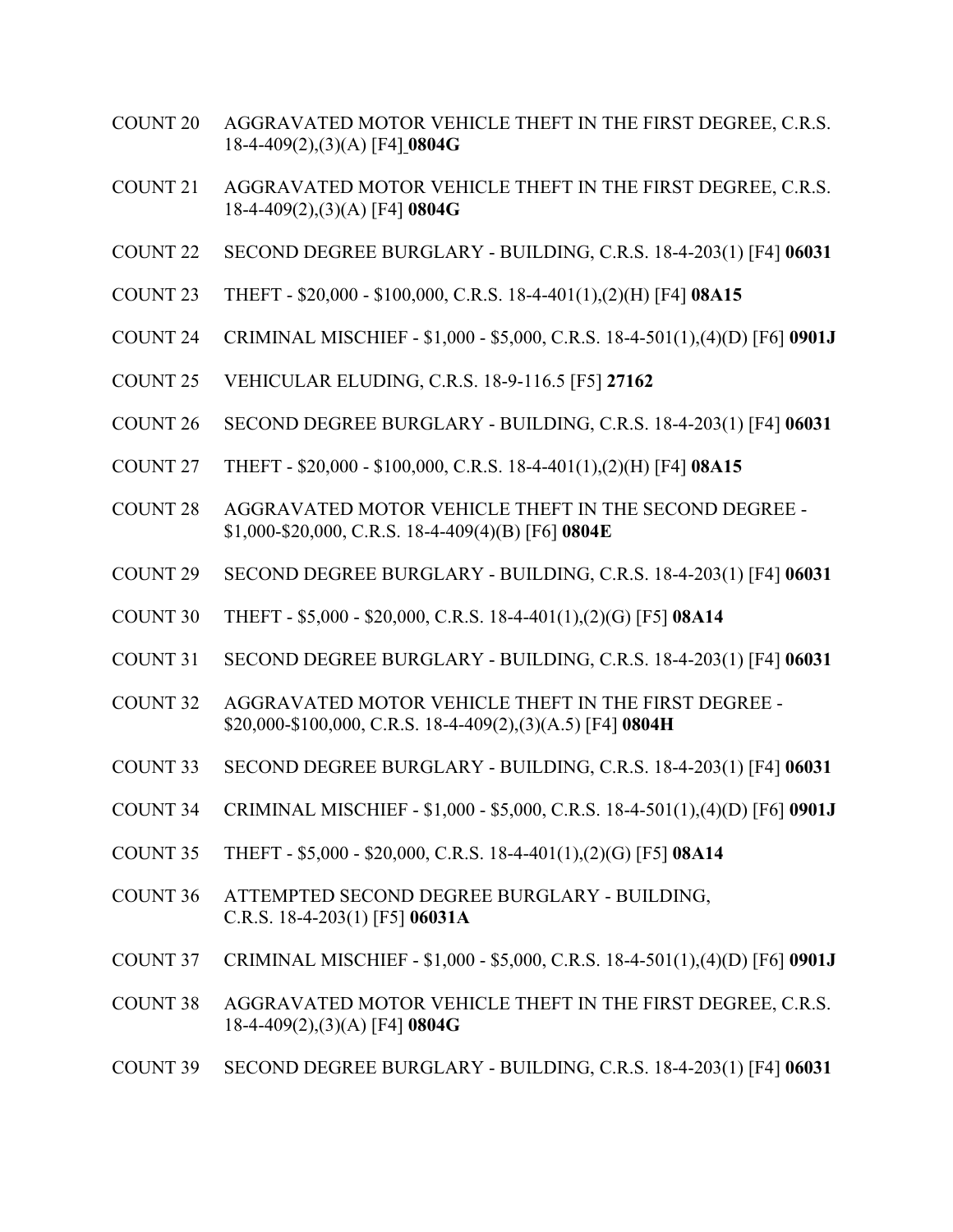- COUNT 40 THEFT \$20,000 \$100,000, C.R.S. 18-4-401(1),(2)(H) [F4] **08A15**
- COUNT 41 SECOND DEGREE BURGLARY BUILDING, C.R.S. 18-4-203(1) [F4] **06031**
- COUNT 42 THEFT \$5,000 \$20,000, C.R.S. 18-4-401(1),(2)(G) [F5] **08A14**
- COUNT 43 SECOND DEGREE BURGLARY BUILDING, C.R.S. 18-4-203(1) [F4] **06031**
- COUNT 44 THEFT \$20,000 \$100,000, C.R.S. 18-4-401(1),(2)(H) [F4] **08A15**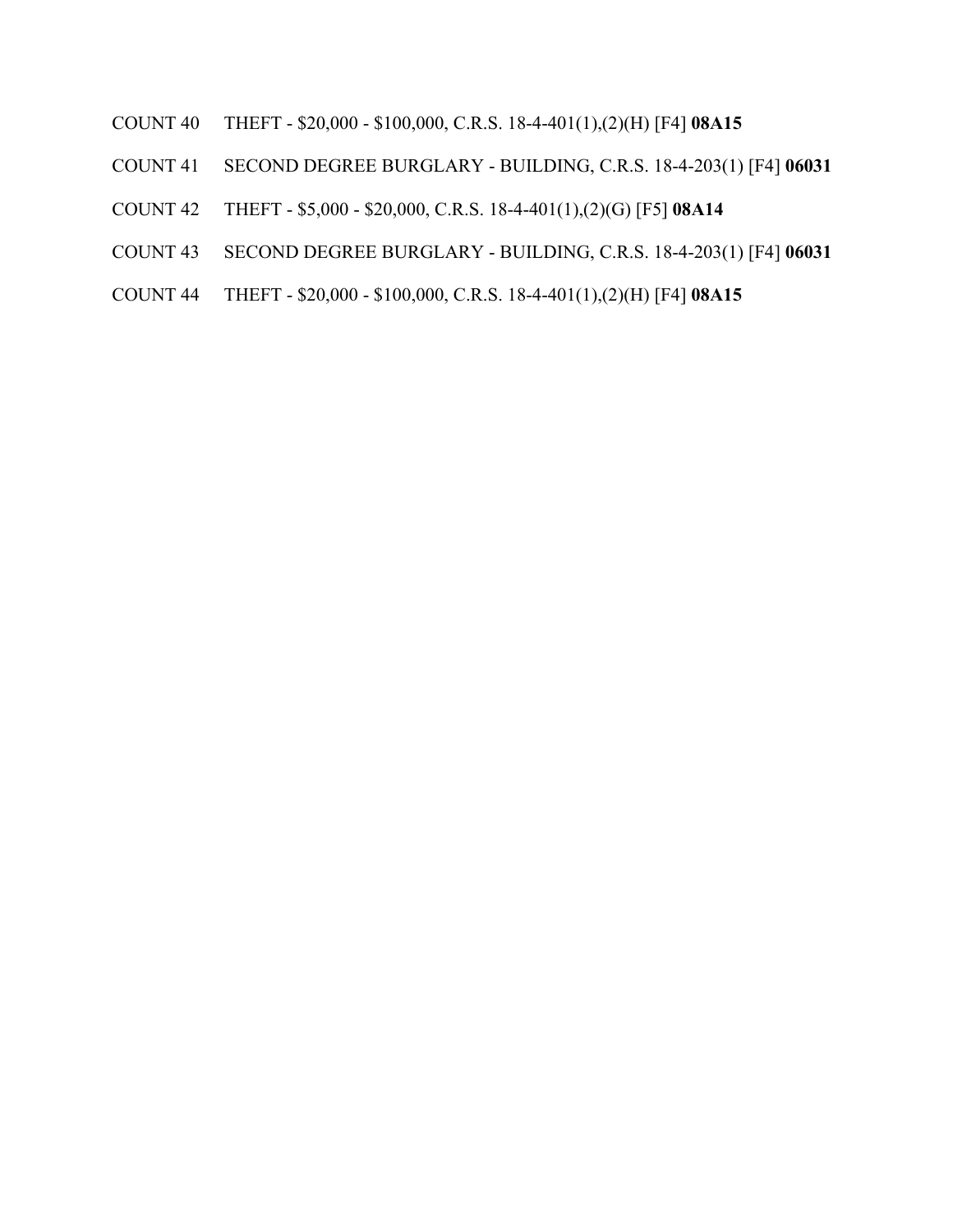#### **COUNT ONE**

# VIOLATION OF THE COLORADO ORGANIZED CRIME CONTROL ACT— PARTICIPATION IN AN ENTERPRISE—PATTERN OF RACKETEERING, C.R.S. § 18-17- 104(3) [F2] **37284**

Between and including November 17, 2019 and June 10, 2020, in the State of Colorado, **Kevin Acosta-Larkin**, while employed by or associated with an enterprise as defined by § 18-17- 103(2), C.R.S., as amended, namely: a group of individuals associated in fact, although not a legal entity, unlawfully, feloniously, and knowingly conducted or participated, directly or indirectly, in the enterprise through a pattern of racketeering activity; in violation of sections 18-17-104(3) and 18-17-105, C.R.S.

## **COUNT TWO** VIOLATION OF THE COLORADO ORGANIZED CRIME CONTROL ACT— PARTICIPATION IN AN ENTERPRISE—CONSPIRACY, C.R.S. § 18-17-104(4) [F2] **37285**

Between and including November 17, 2019 and June 10, 2020, in the State of Colorado, **Kevin Acosta-Larkin**, did unlawfully, feloniously, and knowingly conspire or endeavor to conduct and participate, directly or indirectly, in an enterprise, through a pattern of racketeering activity; in violation of section 18-17-104(4) and 18-17-104(3), C.R.S.

The offenses alleged in Count One and Count One Two were committed in the following manner:

## **THE ENTERPRISE**

The Enterprise alleged in Counts One and Two were a group of individuals, associated in fact although not a legal entity. The individuals in this group include, but are not limited to the following: Maurice Leday, Austin Butler, Kevin Acosta-Larkin, Jason Quijada, Warren Nehring, Gregory Melina, Danny Montelongo, Gerald Garcia, Nehemiah Garcia, Kane Valdez, Chemaine Armijo, Jared Brooks, Gabriel Flood, Adrian Rocha-Chairez, Salvador Mena-Barreno, and other persons known, including but not limited to those indicted, or as yet unknown.

The above-named individuals were involved from time to time in racketeering activity described herein that was related to the conduct of the Enterprise. The conduct of the Enterprise was to illegally burglarize bicycle stores across the Front Range in order to steal high-end mountain bikes. These burglaries were typically accomplished between the hours of midnight and 6:00 a.m. After organizing a particular burglary via Facebook messenger, approximately two to four suspects in gloves and masks gained access to a particular business by using a rock to break a window or by breaching the business with a vehicle. The box truck or vans used in the commission of these burglaries were typically stolen a few hours prior. Upon entry, the suspects targeted high-end mountain bicycles, included carbon fiber bicycles. They did not steal more valuable road bicycles, cash, safes or other merchandise from the stores. The bicycles were then taken to a specific location, and given to a fence who then arranged for the bicycles to be transported for sale out of state, and possibly out of the country. The proceeds were then distributed amongst those involved,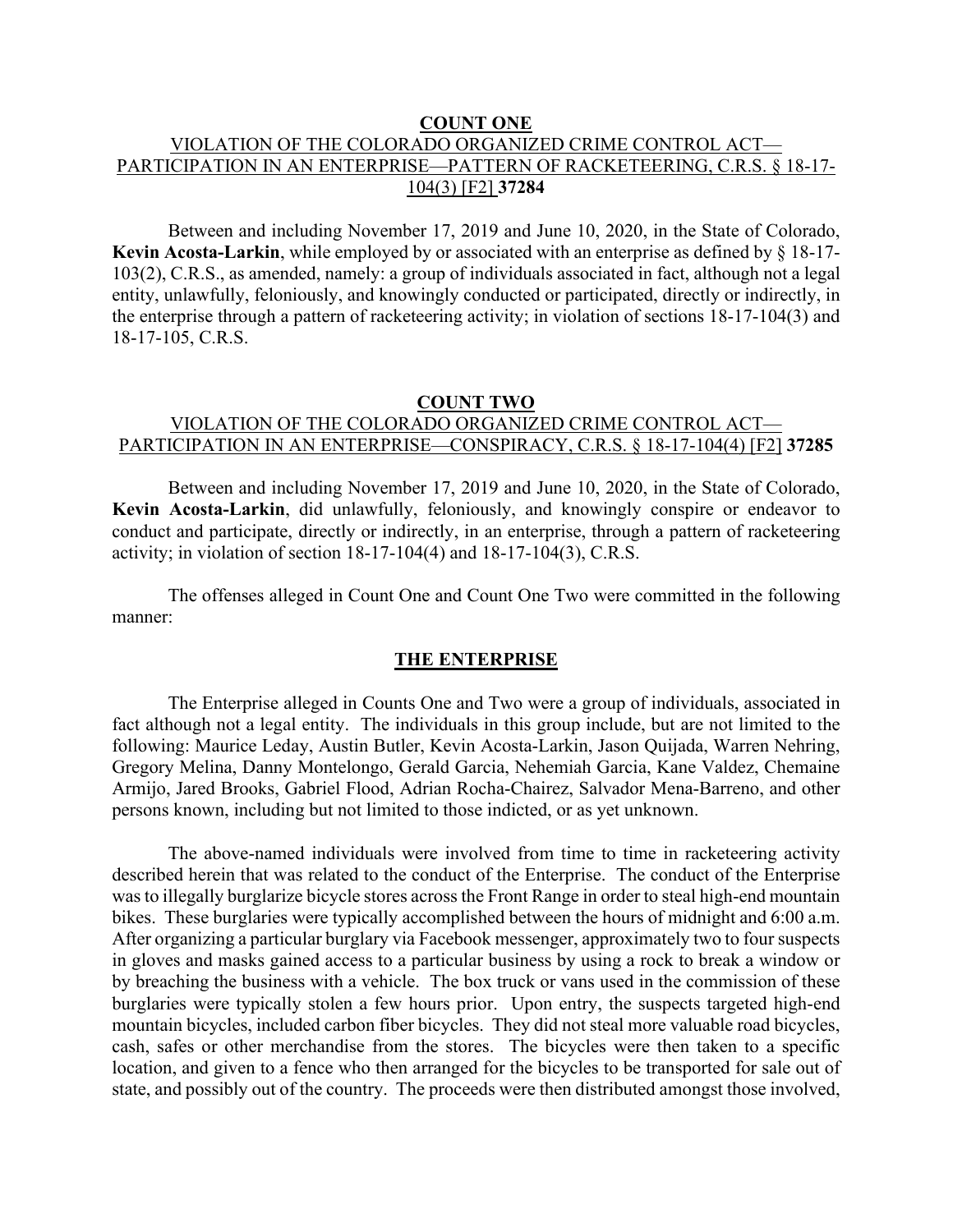who then used the proceeds to rent hotel rooms and purchase alcohol. On occasion, bicycles were not moved to the fence and were instead offered for sale by the thieves themselves.

Members of the Enterprise had specified roles and responsibilities. Maurice Leday coordinated over the phone with the fence, Rocha-Chairez, prior to committing a particular burglary. At times, Rocha-Chairez also dictated the number of bicycles needed for ultimate sale. Leday then recruited burglary participants in the days leading up to each burglary. Often, these participants were friends and acquaintances of his. This was usually done by using Facebook messenger. Leday accepted or denied participants in the burglaries, and also coordinated the collection of equipment needed, *e.g.* bolt cutters, screwdrivers, hammers, crowbars, gloves, or masks. Once a burglary crew was assembled, one or more of the participants would steal a vehicle, which was then used to surveil the chosen bike shop and commit the burglary. Once the burglary occurred, Maurice Leday met with the fence Rocha-Chairez to deliver the stolen bicycles sometimes immediately following the burglary. Rocha-Chairez then would coordinate with Mena-Barreno for further sale of the stolen goods. Rocha-Chairez and Leday would again meet to exchange payment for the stolen bicycles. This money is then distributed amongst those who participated or provided assistance, *e.g.* a vehicle for transportation or temporary storage of stolen bicycles. The stolen vehicles used during the commission of the burglary were abandoned. The fences transported the stolen bicycles out of state and possibly to Mexico in a box truck that he owns in order to sell them.

The distribution chain amongst these individuals has operated repeatedly and supplied several other lower level thieves within the Enterprise. The Enterprise served as a source of income for the participants. The Enterprise has been operating since September, 2019.

#### **PATTERN OF RACKETEERING ACTIVITY**

Maurice Leday, Kevin Acosta-Larkin, Austin Butler, Adrian Rocha-Chairez, Salvador Mena-Barreno, and others known and unknown to the Grand Jury, directly and in concert, engaged in, attempted to engage in, conspired to engage in, or solicited another to engage in at least two predicate acts, including any lesser offenses, related to the conduct of the enterprise, with at least one of which took place in the State of Colorado after July 1, 1981 and the last of the acts of racketeering activity occurring within ten years after a prior act of racketeering activity and include:

Aggravated Motor Vehicle Theft, § 18-4-409 Second Degree Burglary, § 18-4-203 Theft, § 18-4-401 Criminal Mischief, § 18-4-501

#### **RACKETEERING ACTIVITY**

The acts of racketeering activity that the above-named persons committed, attempted to commit, conspired to commit, or solicited, coerced, or intimidated another person to commit, consist of the following predicate acts, all identified as counts listed below, including any lesser included offenses: Count Three through Count Forty Four (with the exception of Counts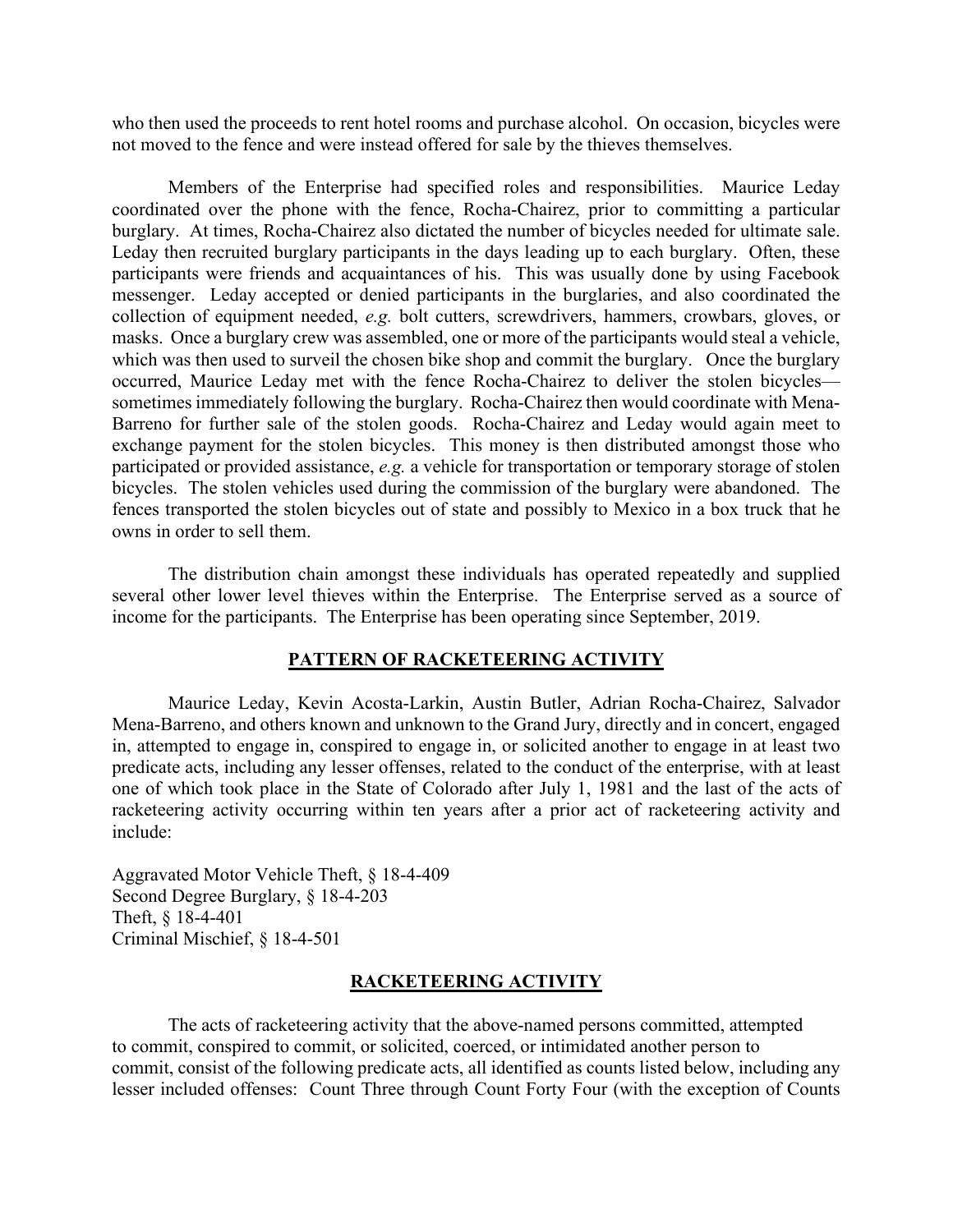Thirteen and Twenty Five) are alleged as predicate acts for Counts One and Two. In addition, the offenses alleged in Counts One and Two were committed in the manner described immediately below and described in the factual summaries in support of the following counts, incorporated by reference.

#### **COUNT THREE**

### **(Series 16, Evergreen Bicycle Outfitters)**

## SECOND DEGREE BURGLARY - BUILDING, C.R.S. 18-4-203(1) [F4] **06031**

On or about February 26, 2020, in the State of Colorado **Kevin Acosta-Larkin** unlawfully, feloniously, and knowingly broke an entrance into, entered, or remained unlawfully after a lawful or unlawful entry in the building or occupied structure of 29017 Hotel Way, #C101, City of Evergreen, Jefferson County with the intent to commit therein the crime of Theft; in violation of section 18-4-203(1), C.R.S.

#### **COUNT FOUR (Series 16, Evergreen Bicycle Outfitters)** THEFT - \$20,000 - \$100,000, C.R.S. 18-4-401(1),(2)(H) [F4] **08A15**

On or about February 26, 2020, in the State of Colorado **Kevin Acosta-Larkin** unlawfully, feloniously, and knowingly, without authorization or by threat or deception, obtained, retained, or exercised control over; or knowing or believing it to have been stolen, received, loaned money by pawn or pledge on, or disposed of, a thing of value, namely: bicycles of Evergreen Bicycle Outfitters with the value of twenty thousand dollars or more but less than one hundred thousand dollars, and intended to deprive Evergreen Bicycle Outfitters permanently of their use or benefit; in violation of section  $18-4-401(1)(a)$ ,  $(2)(h)$ , C.R.S.

The offenses committed in Count Three through Count Four were committed in the following manner.

On or about February 26, 2020, suspects forced entry to Evergreen Bicycle Outfitters, located at 2901 Hotel Way, #C101, City of Evergreen, Jefferson County, through a window. Notably, this same business had previously been burglarized on February 20, 2020, as described above. The suspects entered the business by removing the plywood that had been previously placed over the window broken the earlier burglary. Thereafter, the suspects removed sixteen bicycles valued at \$67,376.27. A witness observed two large white vans, used by three to four suspects, in the area at the time of the burglary.

Phone records revealed that Leday and Rocha-Chairez, and Rocha-Chairez and Mena-Barreno, exchanged several phone calls and/or text messages prior to and following the burglary. Leday contacted Rocha-Chairez immediately after the burglary, and Rocha-Chairez's located moved from his residence to the location at 8790 Brighton Road, Adams County. Rocha-Chairez made multiple calls to Mena-Barreno at that time. Leday and Rocha-Chairez continued to communicate in the days following the burglary. On or about February 28, 2020, a photo of Leday sent from Leday to Gerald Garcia depicts Leday with a large sum of cash.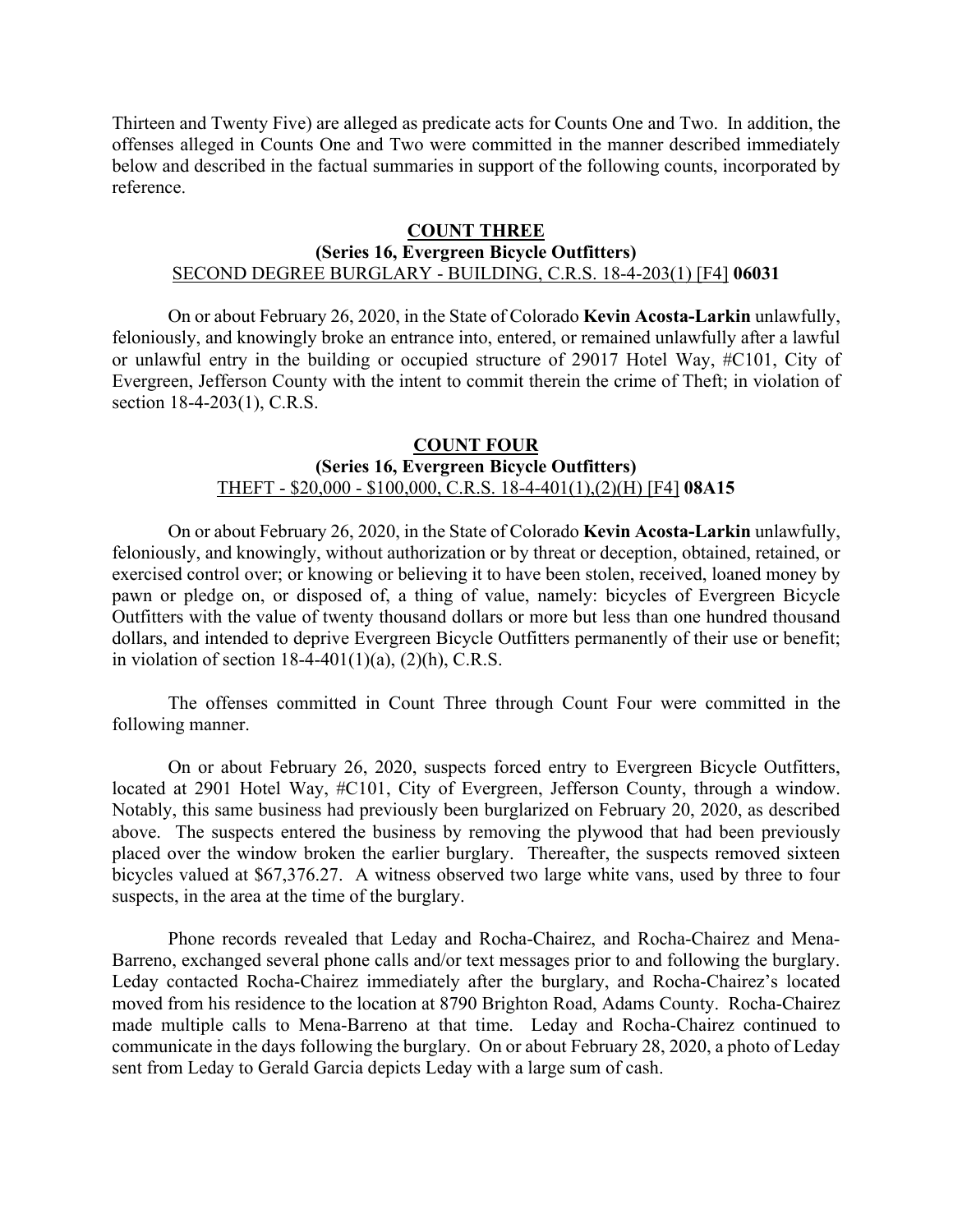Investigators reviewed Facebook Messenger messages and other communications both prior to and following the burglary of Evergreen Bicycle Outfitters. These communications indicate that Leday recruited Kevin Acosta-Larkin to participate in this burglary. Phone records also reveal that the physical location of Kevin Acosta-Larkin's phone was in the area of Evergreen Bicycle Outfitters immediately after the burglary, and then its location moved across the greater Denver metropolitan area in the direction of the 8790 Brighton Road location. (*See* Exhibit 14, Slides 51-64; Grand Jury Testimony, September 23, 2021, pages 67-74.)

Investigators determined that Salvador Mena-Barreno had a white 2009 Ford Econoline box truck (Colorado license plate AAC N78) registered in his name. Investigators further noted that this box truck had made multiple crossings at the United States/Mexico border between August 2019 and August 2020. The driver of the vehicle during these crossings was identified as Luis Saenz. Border records revealed that during this same time period, Saenz had crossed the border a total of 158 times in a vehicle, and 9 times on foot. During an interview with law enforcement in December 2020, Mena-Barreno stated that for employment he buys items locally and sells them at a flea market in El Paso, Texas. He further claimed that he frequently bought bicycles from online sources such as Craigslist, OfferUP and local flea markets, but denied buying bicycles from the same individuals regularly. Mena-Barreno described traveling to Texas once or twice a month to sell items, and once a week pre-Covid. Mena-Barreno also denied that his truck crosses the border south into Mexico. Mena-Barreno denied having significant sources of income other that selling items at the flea markets in Texas. (*See* Exhibit 9, Slides 1-11; Grand Jury Testimony March 11, 2021, pages 10-13, 21-23.)

Mena-Barreno's bank records show large cash deposits made in El Paso, Texas, and cash withdrawals made in the Denver metro area coinciding with this burglary series. (*See* Exhibit 16, page 6; Grand Jury Transcript, September 30, 2021, pages 18-20.)

## **COUNT FIVE (Series 17, Giant Cycling World)** AGGRAVATED MOTOR VEHICLE THEFT IN THE FIRST DEGREE, C.R.S. 18-4- 409(2),(3)(A) [F4] **0804G**

Between and including March 23 and March 24, 2020, in the State of Colorado, **Kevin Acosta-Larkin** unlawfully, feloniously, and knowingly obtained or exercised control over the motor vehicle of Denver Public Schools, without authorization, or by threat or deception, and used the motor vehicle in the commission of the crimes of Burglary and Theft as set forth in sections 18-4-203 and 18-4-401, C.R.S., and/or caused five hundred dollars or more property damage, including but not limited to property damage to the motor vehicle involved, in the course of obtaining control over or in the exercise of control of the motor vehicle, and the value of the motor vehicle was less than twenty thousand dollars; in violation of section 18-4-409(2),(3)(a), C.R.S.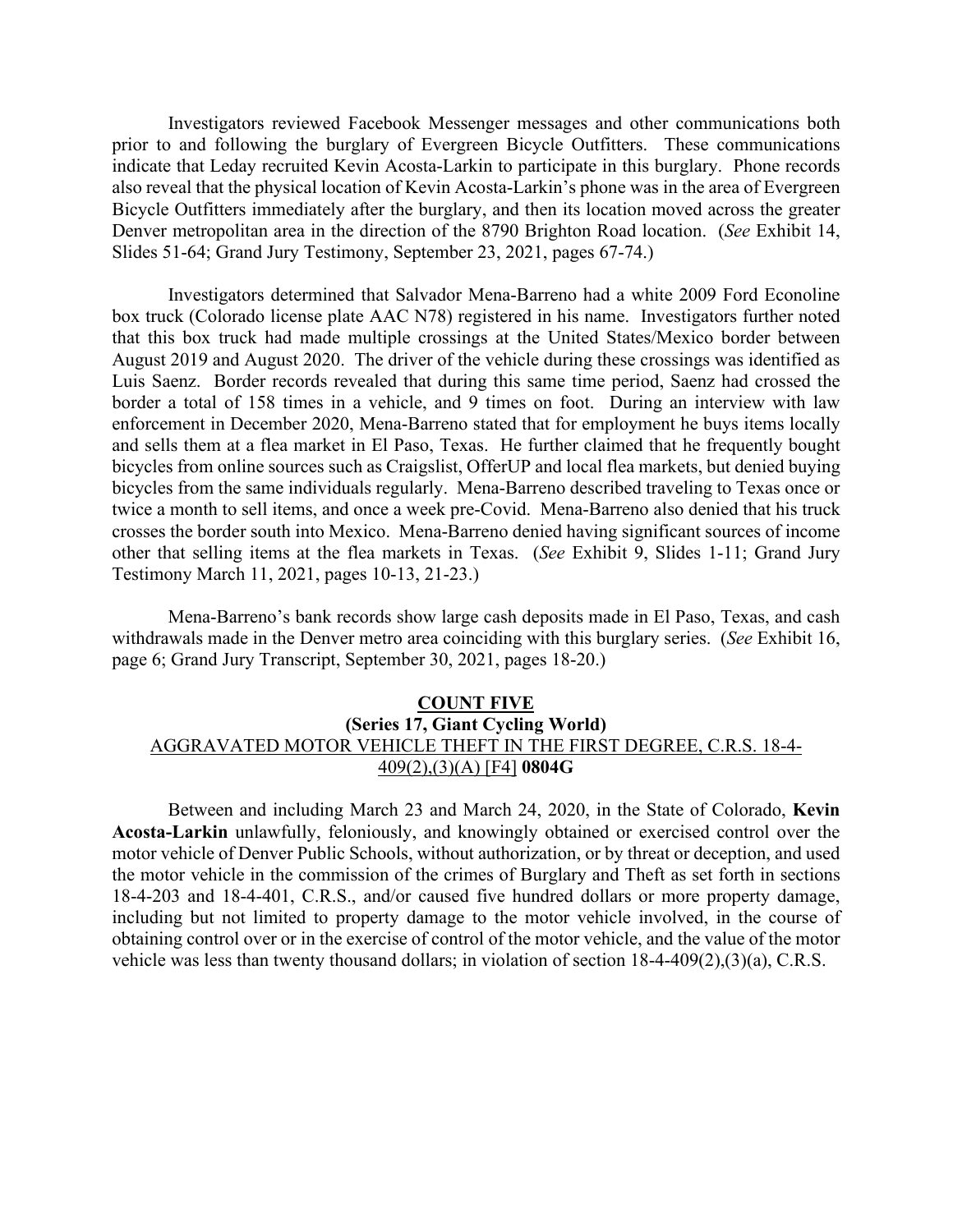### **COUNT SIX (Series 17, Giant Cycling World)** SECOND DEGREE BURGLARY - BUILDING, C.R.S. 18-4-203(1) [F4] **06031**

On or about March 24, 2020, in the State of Colorado **Kevin Acosta-Larkin** unlawfully, feloniously, and knowingly broke an entrance into, entered, or remained unlawfully after a lawful or unlawful entry in the building or occupied structure of Giant Cycling World, 7301 S. Santa Fe Drive, City of Littleton, Arapahoe County, located at with the intent to commit therein the crime of Theft; in violation of section 18-4-203(1), C.R.S.

#### **COUNT SEVEN (Series 17, Giant Cycling World)** THEFT - \$20,000 - \$100,000, C.R.S. 18-4-401(1),(2)(H) [F4] **08A15**

On or about March 24, 2020, in the State of Colorado **Kevin Acosta-Larkin** unlawfully, feloniously, and knowingly, without authorization or by threat or deception, obtained, retained, or exercised control over; or knowing or believing it to have been stolen, received, loaned money by pawn or pledge on, or disposed of, a thing of value, namely: bicycles of Giant Cycling World with the value of twenty thousand dollars or more but less than one hundred thousand dollars, and intended to deprive Giant Cycling World permanently of their use or benefit; in violation of section  $18-4-401(1)(a)$ ,  $(2)(h)$ , C.R.S.

The offenses committed in Count Five through Count Seven were committed in the following manner.

On or about March 24, 2020, suspects forced entry into Giant Cycling World, located at 7301 S. Santa Fe Drive, City of Littleton, Arapahoe County by breaking a window with bolt cutters. Thereafter, suspects removed fifteen bicycles from the business valued at \$31,193.50. Surveillance video from the store depicted three suspects involved in the burglary, as well as the presence of an unidentified U-Haul truck and a white van with the Colorado license plate CUO 866. The white van was abandoned at the scene of the burglary. Significantly, this same location had been previously burglarized in December 2019 in a similar manner as described above.

Subsequent investigation revealed that the van, a white 2013 Chevrolet 210 passenger van, Colorado license plate, VIN 1FBNE3BL0DDA84484, valued at \$11,000, belonged to Denver Public Schools and registered to Colorado High School Charter Osage. Further, the van had been last seen at 1175 Osage Street, City and County of Denver, and was stolen at an unknown time. At the time of recovery, officers noted that the van had a damaged and/or "punched" ignition.

Phone records revealed that Leday and Rocha-Chairez exchanged several phone calls and/or text messages prior to and following the burglary. Investigators also reviewed Facebook Messenger messages and other communications both prior to and following the burglary of Giant Cycling World. These communications indicate that Leday recruited Kevin Acosta-Larkin to participate in this burglary. Phone records also indicate that Leday's phone was in the area of theft of the van from the Osage Street location less than one hour prior the burglary of Giant Cycling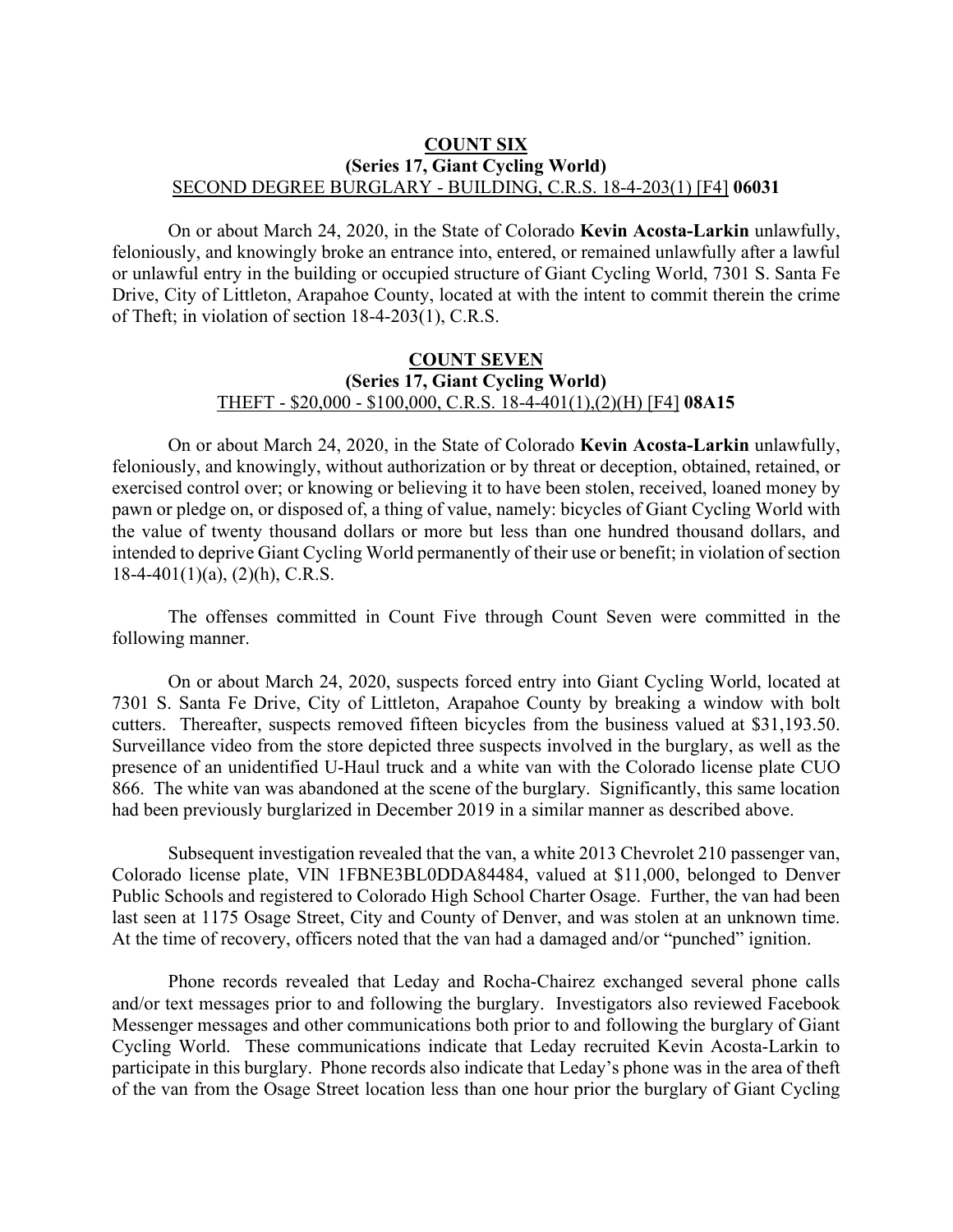World on March 24, 2020. After the burglary, Leday's phone location moved to the area 8790 Brighton Road, Adams County. Notably, this location detail is based on a phone call from Leday to Rocha-Chairez. Similarly, on the early morning of March 24, 2020, the location of Rocha-Chairez's phone moved from the area of his residence to the vicinity of 8790 Brighton Road. Facebook records also indicate that following the burglary, Leday rented a hotel room, consistent with the pattern described above.

Facebook messages also demonstrate that following the burglary, Leday and Acosta-Larkin coordinated to sell a bicycle consistent with a make and model of bicycle stolen from Giant Cycling World on March 24, 2020. The communications indicate that Leday and Acosta-Larkin sold the bicycle and divided the proceeds. (*See* Exhibit 14, Slides 64-79; Grand Jury Testimony, September 23, 2020, pages 74-100.)

Investigators determined that Salvador Mena-Barreno had a white 2009 Ford Econoline box truck (Colorado license plate AAC N78) registered in his name. Investigators further noted that this box truck had made multiple crossings at the United States/Mexico border between August 2019 and August 2020. The driver of the vehicle during these crossings was identified as Luis Saenz. Border records revealed that during this same time period, Saenz had crossed the border a total of 158 times in a vehicle, and 9 times on foot. During an interview with law enforcement in December 2020, Mena-Barreno stated that for employment he buys items locally and sells them at a flea market in El Paso, Texas. He further claimed that he frequently bought bicycles from online sources such as Craigslist, OfferUP and local flea markets, but denied buying bicycles from the same individuals regularly. Mena-Barreno described traveling to Texas once or twice a month to sell items, and once a week pre-Covid. Mena-Barreno also denied that his truck crosses the border south into Mexico. Mena-Barreno denied having significant sources of income other that selling items at the flea markets in Texas. (*See* Exhibit 9, Slides 1-11; Grand Jury Testimony March 11, 2021, pages 10-13, 21-23.)

Mena-Barreno's bank records show large cash deposits made in El Paso, Texas, and cash withdrawals made in the Denver metro area coinciding with this burglary series. (*See* Exhibit 16, page 7; Grand Jury Transcript, September 30, 2021, pages 20-22.)

## **COUNT EIGHT (Series 18, REI, Cars Remember When, Fay Myers, Havana Auto Parts, Sun Enterprises)** AGGRAVATED MOTOR VEHICLE THEFT IN THE FIRST DEGREE, C.R.S. 18-4- 409(2),(3)(A) [F4] **0804G**

Between and including April 15 and April 16, 2020, in the State of Colorado, **Kevin Acosta-Larkin** unlawfully, feloniously, and knowingly obtained or exercised control over the motor vehicle of Mile High Youth Corps., without authorization, or by threat or deception, and used the motor vehicle in the commission of the crimes of Burglary and Theft as set forth in sections 18-4-203 and 18-4-401, C.R.S., and/or caused five hundred dollars or more property damage, including but not limited to property damage to the motor vehicle involved, in the course of obtaining control over or in the exercise of control of the motor vehicle, and the value of the motor vehicle was less than twenty thousand dollars; in violation of section 18-4-409(2),(3)(a), C.R.S.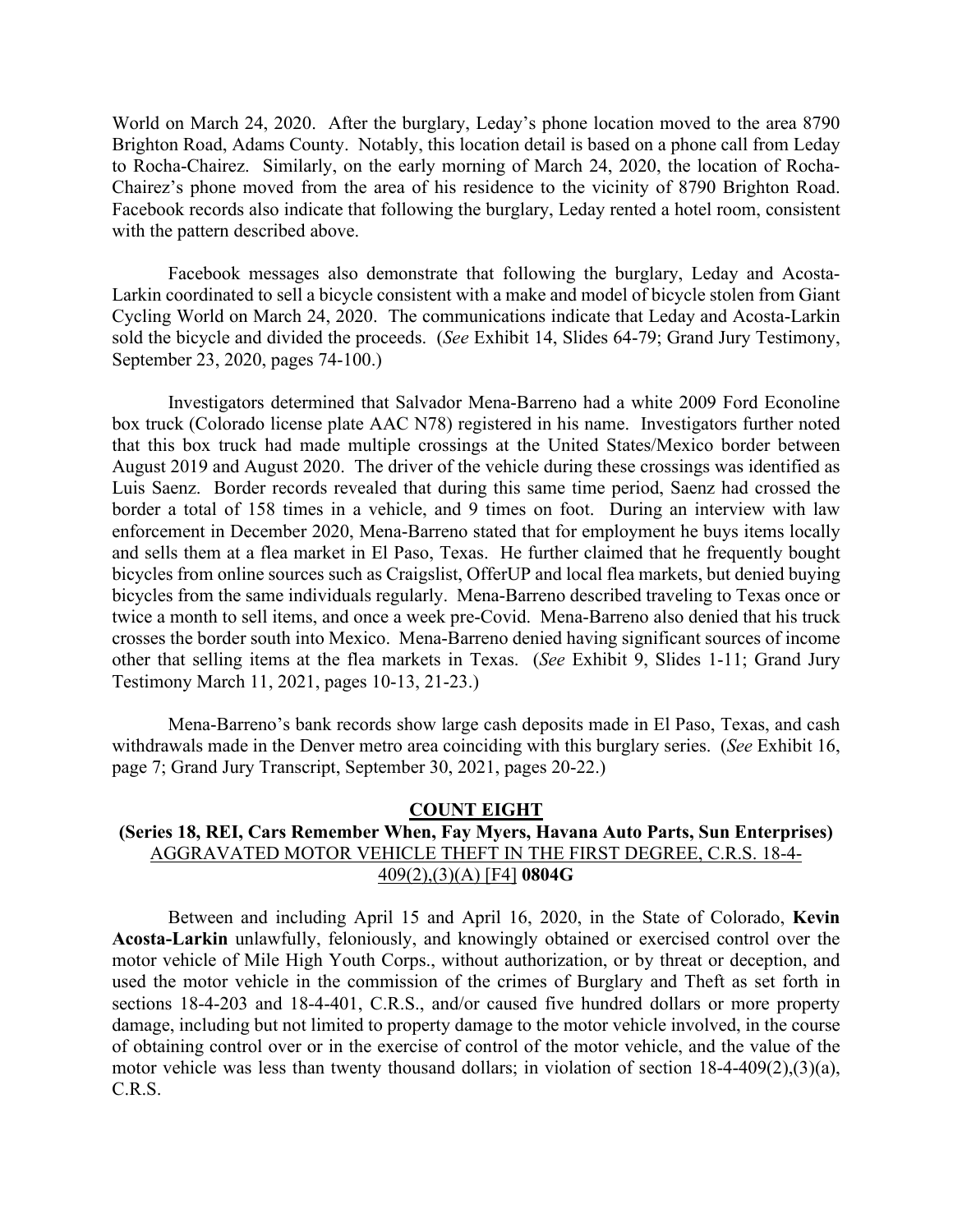#### **COUNT NINE**

## **(Series 18, REI, Cars Remember When, Fay Myers, Havana Auto Parts, Sun Enterprises)** SECOND DEGREE BURGLARY - BUILDING, C.R.S. 18-4-203(1) [F4] **06031**

On or about April 15, 2020, in the State of Colorado **Kevin Acosta-Larkin** unlawfully, feloniously, and knowingly broke an entrance into, entered, or remained unlawfully after a lawful or unlawful entry in the building or occupied structure of REI, located at 1416 N. Platte Street, City and County of Denver, with the intent to commit therein the crime of Theft; in violation of section 18-4-203(1), C.R.S.

#### **COUNT TEN**

## **(Series 18, REI, Cars Remember When, Fay Myers, Havana Auto Parts, Sun Enterprises)** THEFT - \$5,000 - \$20,000, C.R.S. 18-4-401(1),(2)(H) [F5] **08A14**

On or about April 15, 2020, in the State of Colorado **Kevin Acosta-Larkin** unlawfully, feloniously, and knowingly, without authorization or by threat or deception, obtained, retained, or exercised control over; or knowing or believing it to have been stolen, received, loaned money by pawn or pledge on, or disposed of, a thing of value, namely: bicycles of REI with the value of five thousand dollars or more but less than twenty thousand dollars, and intended to deprive Giant Cycling World permanently of their use or benefit; in violation of section 18-4-401(1)(a), (2)(h), C.R.S.

#### **COUNT ELEVEN**

## **(Series 18, REI, Cars Remember When, Fay Myers, Havana Auto Parts, Sun Enterprises)** SECOND DEGREE BURGLARY - BUILDING, C.R.S. 18-4-203(1) [F4] **06031**

On or about April 16, 2020, in the State of Colorado **Kevin Acosta-Larkin** unlawfully, feloniously, and knowingly broke an entrance into, entered, or remained unlawfully after a lawful or unlawful entry in the building or occupied structure of Cars Remember When, located at 4505 S. Santa Fe Drive, Arapahoe County, with the intent to commit therein the crime of Theft; in violation of section 18-4-203(1), C.R.S.

#### **COUNT TWELVE**

## **(Series 18, REI, Cars Remember When, Fay Myers, Havana Auto Parts, Sun Enterprises)** CRIMINAL MISCHIEF - \$20,000 - \$100,000, C.R.S. 18-4-501(1),(4)(F) [F4] **0901L**

On or about April 16, 2020, in the State of Colorado, **Kevin Acosta-Larkin**, in the course of a single criminal episode, unlawfully, feloniously, and knowingly damaged the real or personal property of Cars Remember When, the aggregate damage being twenty thousand dollars or more but less than one hundred thousand dollars; in violation of section 18-4-501(1),(4)(f), C.R.S.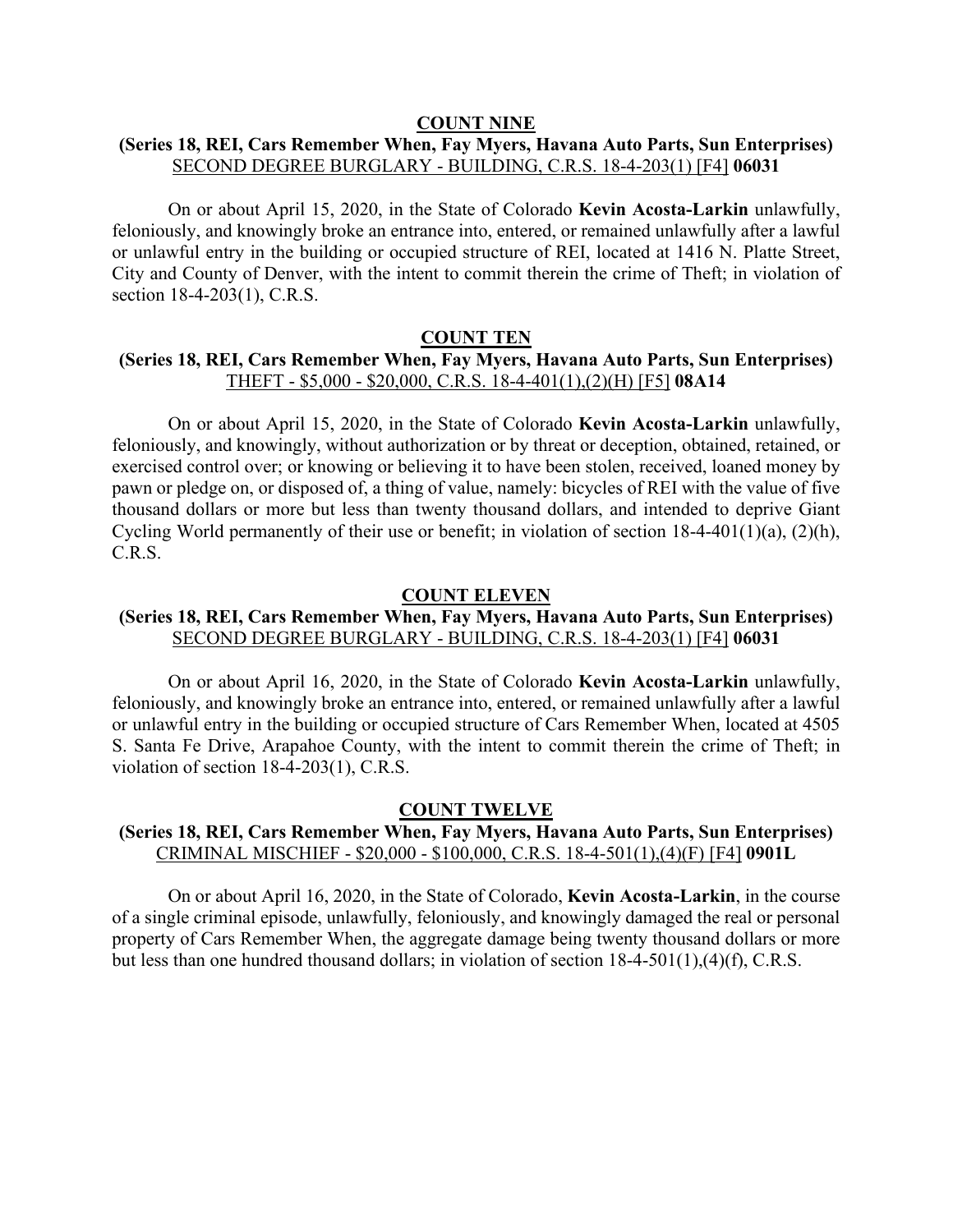## **COUNT THIRTEEN (Series 18, REI, Cars Remember When, Fay Myers, Havana Auto Parts, Sun Enterprises)** SECOND DEGREE CRIMINAL TRESPASS – ENCLOSED/FENCED AREA, C.R.S. 18-4-503(1) (A) [M3] **09036**

On or about April 16, 2020, in the State of Colorado, **Kevin Acosta-Larkin** unlawfully entered or remained in or upon the premises of Fay Myers Motorcycle World, located at 9700 E. Arapahoe Road, City of Greenwood Village, Arapahoe County, which were enclosed in a manner designed to exclude intruders or were fenced; in violation of section 18-4-503(1)(a), C.R.S.

#### **COUNT FOURTEEN**

## **(Series 18, REI, Cars Remember When, Fay Myers, Havana Auto Parts, Sun Enterprises)** ATTEMPED THEFT - \$5,000 - \$20,000, C.R.S. 18-4-401(1),(2)(G) [F6] **08A14A**

On or about April 16, 2020, **Kevin Acosta-Larkin**, by engaging in conduct constituting a substantial step toward the commission of Theft, **Kevin Acosta-Larkin**, unlawfully, feloniously, and knowingly, without authorization or by threat or deception, attempted to obtain, retain, or exercise control over; or knowing or believing it to have been stolen, attempted to receive, loan money by pawn or pledge on, or dispose of a thing of value, namely: an ATV and a trailer, of Fay Myers Motorcycle World, with the value of five thousand dollars or more but less than twenty thousand dollars, and intended to deprive Fay Myers Motorcycle World permanently of their use or benefit; in violation of section  $18-4-401(1)(a)$ ,  $(2)(g)$ , C.R.S. and  $18-2-101$ , C.R.S.

#### **COUNT FIFTEEN**

## **(Series 18, REI, Cars Remember When, Fay Myers, Havana Auto Parts, Sun Enterprises)** CRIMINAL MISCHIEF - \$1,000 - \$5,000, C.R.S. 18-4-501(1),(4)(D) [F6] **0901J**

On or about April 16, 2020, in the State of Colorado, **Kevin Acosta-Larkin**, in the course of a single criminal episode, unlawfully, feloniously, and knowingly damaged the real or personal property of Fay Myers Motorcycle World, the aggregate damage being one thousand dollars or more but less than five thousand dollars; in violation of section 18-4-501(1),(4)(d), C.R.S.

## **COUNT SIXTEEN**

# **(Series 18, REI, Cars Remember When, Fay Myers, Havana Auto Parts, Sun Enterprises)** AGGRAVATED MOTOR VEHICLE THEFT IN THE FIRST DEGREE, C.R.S. 18-4- 409(2),(3)(A) [F4] **0804G**

On or about April 16, 2020, in the State of Colorado, **Kevin Acosta-Larkin** unlawfully, feloniously, and knowingly obtained or exercised control over the motor vehicle of Havana Auto Parts, without authorization, or by threat or deception, and used the motor vehicle in the commission of the crimes of Trespass and Attempted Theft as set forth in sections 18-4-503 and 18-4-203 and 18-4-401, C.R.S., and/or caused five hundred dollars or more property damage, including but not limited to property damage to the motor vehicle involved, in the course of obtaining control over or in the exercise of control of the motor vehicle, and the value of the motor vehicle was less than twenty thousand dollars; in violation of section 18-4-409(2),(3)(a), C.R.S.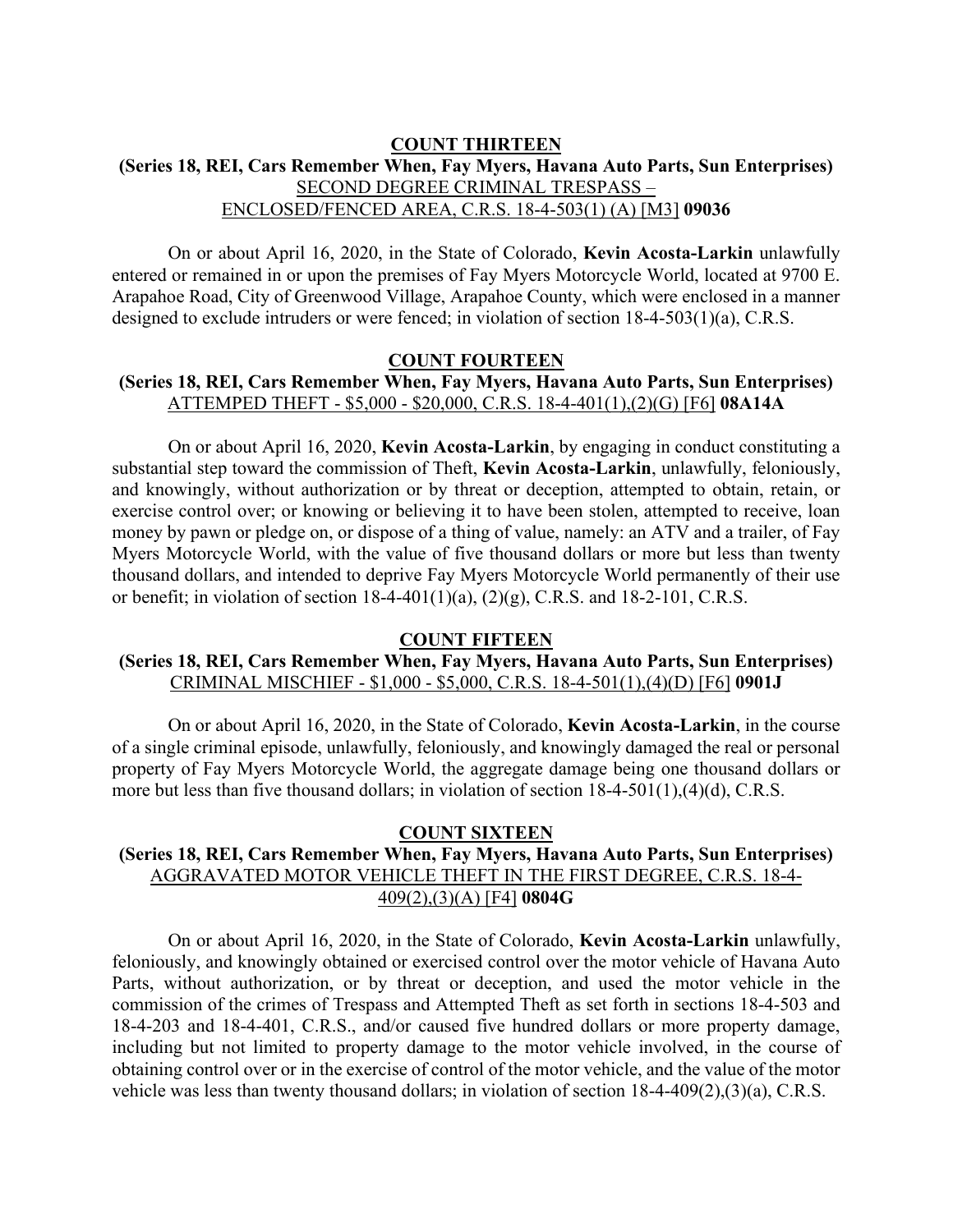#### **COUNT SEVENTEEN**

## **(Series 18, REI, Cars Remember When, Fay Myers, Havana Auto Parts, Sun Enterprises)** SECOND DEGREE BURGLARY - BUILDING, C.R.S. 18-4-203(1) [F4] **06031**

On or about April 16, 2020, in the State of Colorado **Kevin Acosta-Larkin** unlawfully, feloniously, and knowingly broke an entrance into, entered, or remained unlawfully after a lawful or unlawful entry in the building or occupied structure of Sun Enterprises, located at 8876 Pearl Street, City of Thornton, Adams County, with the intent to commit therein the crime of Aggravated Motor Vehicle Theft; in violation of section 18-4-203(1), C.R.S.

#### **COUNT EIGHTEEN**

## **(Series 18, REI, Cars Remember When, Fay Myers, Havana Auto Parts, Sun Enterprises)** AGGRAVATED MOTOR VEHICLE THEFT IN THE FIRST DEGREE, C.R.S. 18-4- 409(2),(3)(A) [F4] **0804G**

Between and including April 16 and April 19, 2020, in the State of Colorado, **Kevin Acosta-Larkin** unlawfully, feloniously, and knowingly obtained or exercised control over the motor vehicle of Sun Enterprises, namely a 2016 Honda CRF250R, without authorization, or by threat or deception, and retained possession or control over the motor vehicle for more than twentyfour hours, and the value of the motor vehicle was less than twenty thousand dollars; in violation of section 18-4-409(2),(3)(a), C.R.S.

#### **COUNT NINETEEN**

## **(Series 18, REI, Cars Remember When, Fay Myers, Havana Auto Parts, Sun Enterprises)** AGGRAVATED MOTOR VEHICLE THEFT IN THE FIRST DEGREE, C.R.S. 18-4- 409(2),(3)(A) [F4] **0804G**

Between and including April 16 and April 19, 2020, in the State of Colorado, **Kevin Acosta-Larkin** unlawfully, feloniously, and knowingly obtained or exercised control over the motor vehicle of Sun Enterprises, namely a 2019 Honda Talon 1000X, without authorization, or by threat or deception, and retained possession or control over the motor vehicle for more than twenty-four hours, and the value of the motor vehicle was less than twenty thousand dollars; in violation of section 18-4-409(2),(3)(a), C.R.S.

#### **COUNT TWENTY**

# **(Series 18, REI, Cars Remember When, Fay Myers, Havana Auto Parts, Sun Enterprises)** AGGRAVATED MOTOR VEHICLE THEFT IN THE FIRST DEGREE, C.R.S. 18-4- 409(2),(3)(A) [F4] **0804G**

Between and including April 16 and April 19, 2020, in the State of Colorado, **Kevin Acosta-Larkin** unlawfully, feloniously, and knowingly obtained or exercised control over the motor vehicle of Sun Enterprises, namely a 2020 Echo EUTV-10-13, without authorization, or by threat or deception, and retained possession or control over the motor vehicle for more than twentyfour hours, and the value of the motor vehicle was less than twenty thousand dollars; in violation of section 18-4-409(2),(3)(a), C.R.S.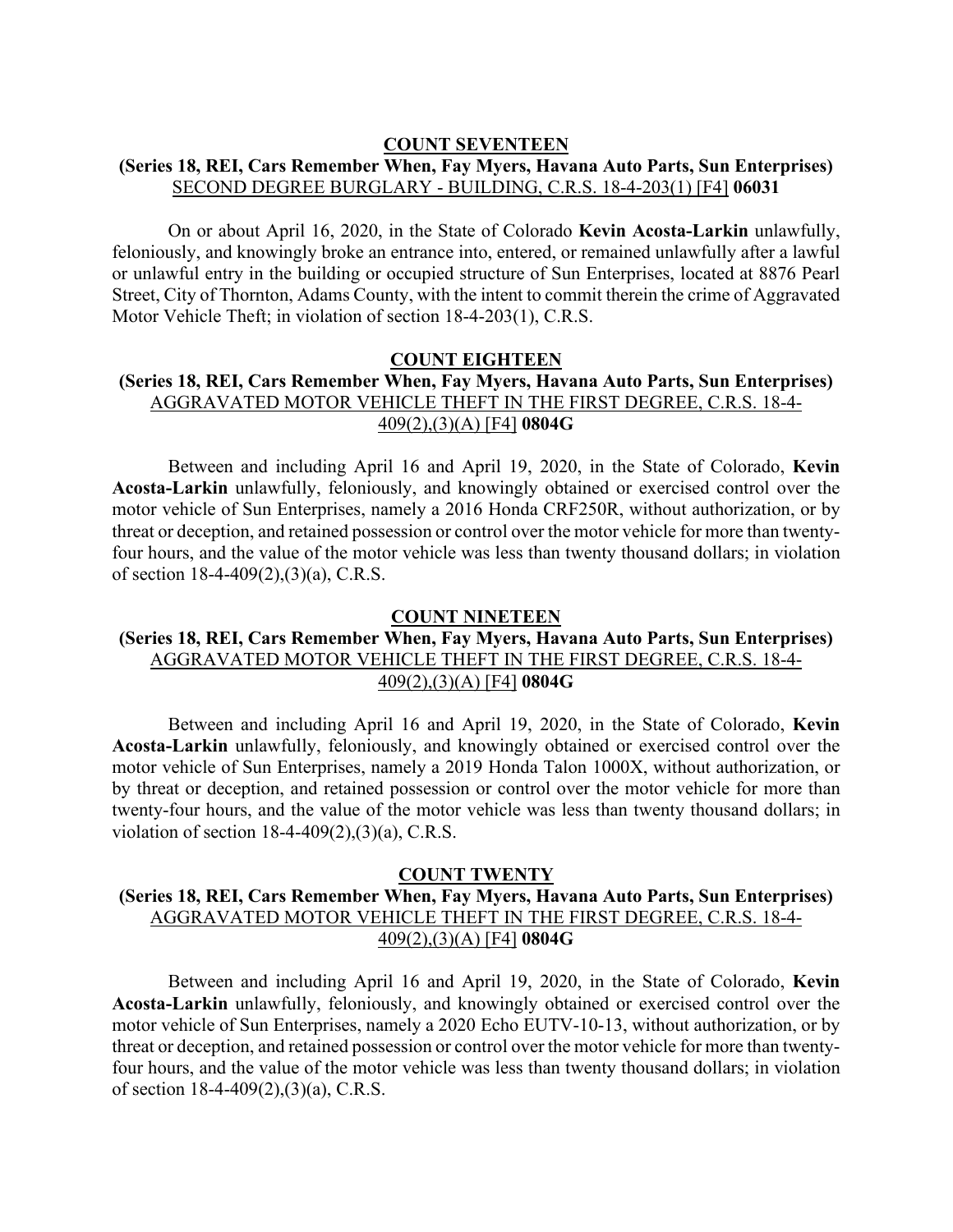The offenses committed in Count Eight through Count Twenty were committed in the following manner.

Between and including April 14 to April 15, 2020, suspects stole a white 2005 Ford Econoline E350 passenger van, Colorado license plate 407 NOS, VIN 1F8NE31L95HA45985, valued at \$10,0005 and belonging to Mile High Youth Corp. from 953 Decatur Street, City and County of Denver. Mile High Youth Corp. was unaware of the theft until notified by law enforcement following recovery of the vehicle on April 16, 2020 at the scene of a burglary discussed below. Mile High Youth Corp. estimated that the vehicle had been stolen on or about April 15, 2020.

On or about April 15, 2020, at approximately 3:15 a.m., surveillance video captured the Mile High Youth Corp. van (license plate 407 NOS) in the parking lot of Florence Crittenton High School, 55 Zuni Street, City and County of Denver. The surveillance video further depicts two suspects removing a back seat from the van. One of the suspects visible on the video is wearing a blue hooded sweatshirt with "Champion" written on the front, jeans, gloves, a mask, and red shoes. At one point on the video, the suspect removes his mask. A close-up of the suspect with his mask off resembles Maurice Leday. Further, social media photos and videos show Leday wearing a blue Champion hooded sweatshirt and red shoes consistent with the suspect observed with the Mile High Youth Corp. (license plate 407 NOS) passenger van.

On April 15, 2020 at 4:53 a.m., suspects forced entry into the REI, located at 1416 Platte Street, City and County of Denver, by using a crowbar and sledgehammer to break a door. Thereafter, suspects removed two bicycles valued at \$8,794 from the business. The sledgehammer was recovered from the scene. One suspect at the REI wore the same clothing as the suspect in the Florence Crittenton parking lot surveillance video described above. In addition, on or about April 15, 2020, the Mile High Youth Corp. passenger van (license plate 407 NOS) was photographed by a photo red light camera at the intersection of Arapahoe Road and Yosemite Street, in the City of Greenwood Village. The photograph of the driver of the van at that time resembled Leday, including that the driver is wearing a long sleeve blue shirt consistent with the blue Champion hooded sweatshirt described above.

On April 16, 2020 at 1:42 a.m., suspects forced entry into Cars Remember When, located at 4505 S. Santa Fe Drive, unincorporated Arapahoe County, by crashing a van through the gate and a garage door of the business. Surveillance video from that business captured the van used to force entry, and the van observed on the video is the Mile High Youth Corp. passenger van (license plate 407 NOS). The same surveillance captured two suspects in dark clothing and bandanas covering their faces. The forcible entry into the business caused \$33,500 worth of damage to the gates, garage door, and vehicles parked on the showroom floor. The suspects fled the business in the Mile High Youth Corp. passenger van (407 NOS) without taking any property from the store. One black glove and the front bumper of the Mile High Youth Corp. passenger van (license plate 407 NOS) with the license plate still affixed were left inside the store at the time the suspects fled.

On or about April 16, 2020, at 3:57 a.m., suspects cut a padlock and entered into an enclosed/fenced outdoor storage area of Fay Meyers Motorcycle World, located at 9700 E.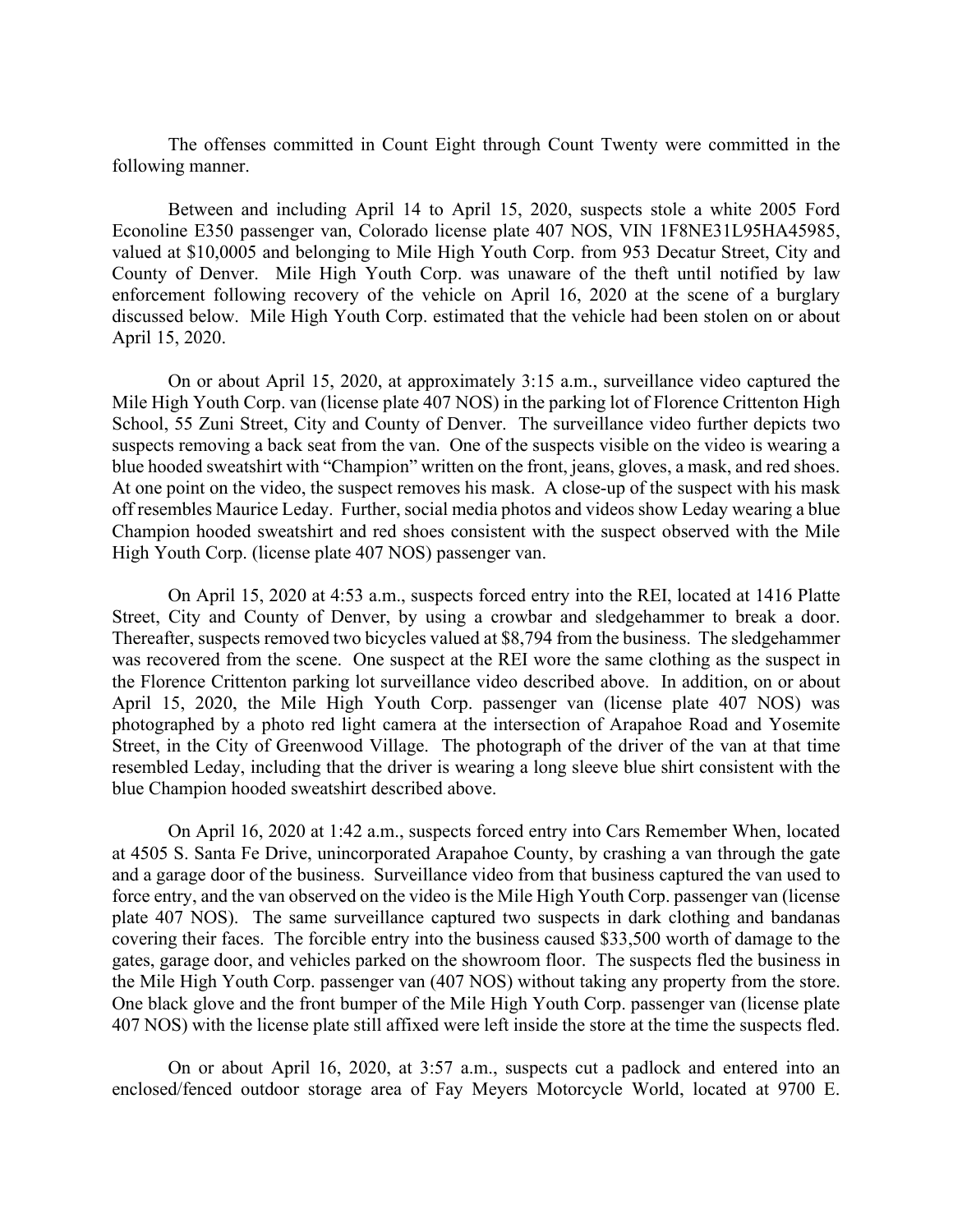Arapahoe Road, City of Greenwood Village, Arapahoe County, causing approximately \$600 worth of damage to the gate. Surveillance video captured the suspects arriving in a 2011 Ford Ranger truck, Colorado license plate 506 XBY, VIN 1FTKR1AD6BPA17451, valued at \$10,000 and registered to Havana Auto Parts. In the video, logos for "auto parts" and a phone number are visible on the truck. The suspects next attempted to steal a 4-wheeler ATV, a 2017 Yamaha 700 cc valued at \$7,999, and a trailer, a 2020 4 pl trailer valued at \$3,999, but were unsuccessful. While leaving Fay Myers Motorcycle World, the suspects backed the Havana Auto Parts truck into a side-by-side utility vehicle belonging to Fay Myers, causing approximately \$1,035 worth of damage.

Following the Fay Myers burglary, investigators visited the Havana Auto Parts store, located at 9640 E. Arapahoe Road, City of Greenwood Village, Arapahoe County. Importantly, this auto parts store is located approximately one block from Fay Myers Motorcycle World. There officers discovered that the business was missing a 2011 Ford Ranger truck (Colorado license plate 506 XBY). In addition, the office observed the Mile High Youth Corp. passenger van (Colorado license plate 407 NOS) abandoned, and still running. Officers noted damage to the vehicle, including a "punched" ignition, broken windshield, and damaged side. From inside the van, officers also recovered at sign for a "Guerilla Gravity" bicycle consistent with a bicycle stolen from REI on April 15, 2020.

On or about April 16, 2020, at 4:48 a.m., suspects forced entry to Sun Enterprises, located at 8876 Pearl Street, City of Thornton, Adams County. Suspects removed three vehicles from that business: (1) a 2016 Honda CRF250R dirt bike, VIN JH2ME1033GK300124, valued at \$5,995; (2) a 2019 Honda Talon 1000x side by side utility vehicle, VIN 1HFVE0517K4002578, valued at \$19,999; and a 2020 Echo EUTV-10-13 trailer, VIN 5PSBA101XL105535B4, valued at \$2,500. A witness familiar with Havana Auto Parts observed their truck (Colorado license plate 506 XBY) in the area of 45<sup>th</sup> Avenue and Lincoln Street, City and County of Denver. The truck was subsequently recovered with fresh damage consistent with the previous collision at Fay Myers Motorcycle World.

Phone records revealed that Leday and Rocha-Chairez exchanged several phone calls and/or text messages between April 14 and April 22, 2020. Leday's phone records also place him in the vicinity of 8790 Brighton Road, Adams County on April 15, 2020 after exchanging phone calls with Rocha-Chairez. Investigators also reviewed Facebook Messenger messages and other communications both prior to and following the burglaries at REI, Cars Remember When, Fay Myers Motorcycle World, and Sun Enterprises. Leday's Facebook Messenger messages on April 14 and April 15, 2020 indicate that he was seeking a flathead screwdriver. This tool is consistent with damage to ignitions observed in the Mile High Youth Corp. passenger van, (license plate 407 NOS) upon recovery. Leday's phone records also place his phone in the physical vicinity of 953 Decatur Street on April 15, 2020 at 12:31 a.m., *i.e.* the location of the theft of the Mile High Youth Corp. passenger van (license plate 407 NOS).

Facebook Messenger messages between Leday, Acosta-Larkin, Kane Valdez and other associates indicate that Leday and Acosta-Larkin were together on April 15 and April 16, 2020, and were responsible for the burglaries, thefts and motor vehicle thefts at REI, Cars Remember When, Fay Myers Motorcycle World, Havana Auto Parts, and Sun Enterprises. Additional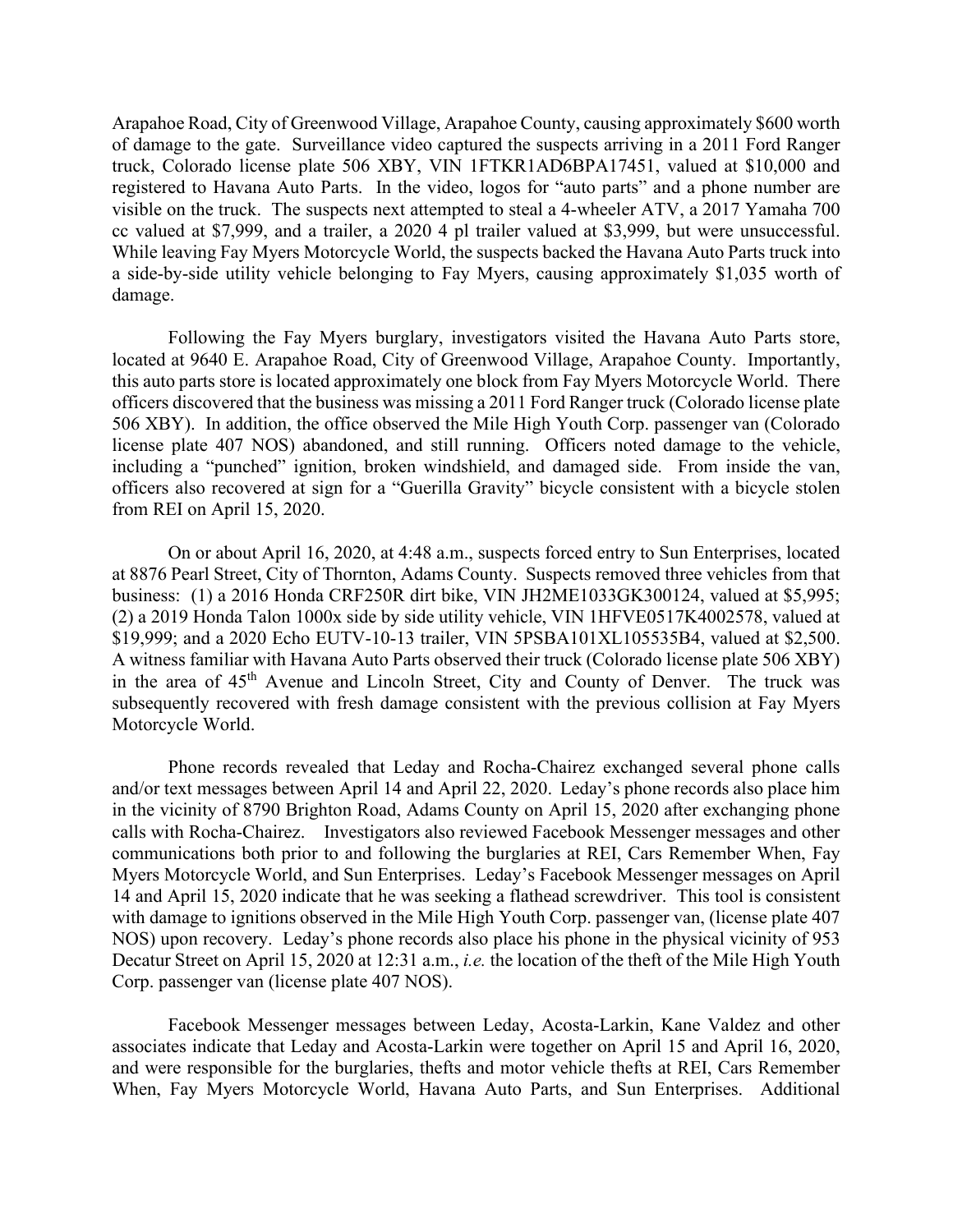messages between Leday, Acosta-Larkin and other associates between April 16 and April 19, 2020 reference a "dirt bike," a "side by side," and a trailer. These communications include references to attempts by Leday and/or Acosta-Larkin to sell the vehicles, and are consistent with the earlier burglary at Sun Enterprises. Further, videos and photos shared via social media between and including April 17 and April 18, 2020 depict Leday and Gerald Garcia riding in a side by side utility vehicle consistent with a vehicle taken from Sun Enterprises. Messages from Leday at this time indicate that he is attempting to sell the UTV for \$1,500. (*See* Exhibit 14, Slides 79-105; Grand Jury Testimony, September 23, 2021, pages 100-28.)

Investigators determined that Salvador Mena-Barreno had a white 2009 Ford Econoline box truck (Colorado license plate AAC N78) registered in his name. Investigators further noted that this box truck had made multiple crossings at the United States/Mexico border between August 2019 and August 2020. The driver of the vehicle during these crossings was identified as Luis Saenz. Border records revealed that during this same time period, Saenz had crossed the border a total of 158 times in a vehicle, and 9 times on foot. During an interview with law enforcement in December 2020, Mena-Barreno stated that for employment he buys items locally and sells them at a flea market in El Paso, Texas. He further claimed that he frequently bought bicycles from online sources such as Craigslist, OfferUP and local flea markets, but denied buying bicycles from the same individuals regularly. Mena-Barreno described traveling to Texas once or twice a month to sell items, and once a week pre-Covid. Mena-Barreno also denied that his truck crosses the border south into Mexico. Mena-Barreno denied having significant sources of income other that selling items at the flea markets in Texas. (*See* Exhibit 9, Slides 1-11; Grand Jury Testimony March 11, 2021, pages 10-13, 21-23.)

Mena-Barreno's bank records show large cash deposits made in El Paso, Texas, and cash withdrawals made in the Denver metro area coinciding with this burglary series. (*See* Exhibit 16, page 8; Grand Jury Transcript, September 30, 2021, pages 22-23.)

## **COUNT TWENTY ONE (Series 20, Redstone Cyclery)** AGGRAVATED MOTOR VEHICLE THEFT IN THE FIRST DEGREE, C.R.S. 18-4- 409(2),(3)(A) [F4] **0804G**

Between and including April 24 and April 27, 2020, in the State of Colorado, **Kevin Acosta-Larkin** unlawfully, feloniously, and knowingly obtained or exercised control over the motor vehicle of Mile High Youth Corps., without authorization, or by threat or deception, and used the motor vehicle in the commission of the crimes of Burglary and Theft as set forth in sections 18-4-203 and 18-4-401, C.R.S., and/or caused five hundred dollars or more property damage, including but not limited to property damage to the motor vehicle involved, in the course of obtaining control over or in the exercise of control of the motor vehicle, and the value of the motor vehicle was less than twenty thousand dollars; in violation of section 18-4-409(2),(3)(a), C.R.S.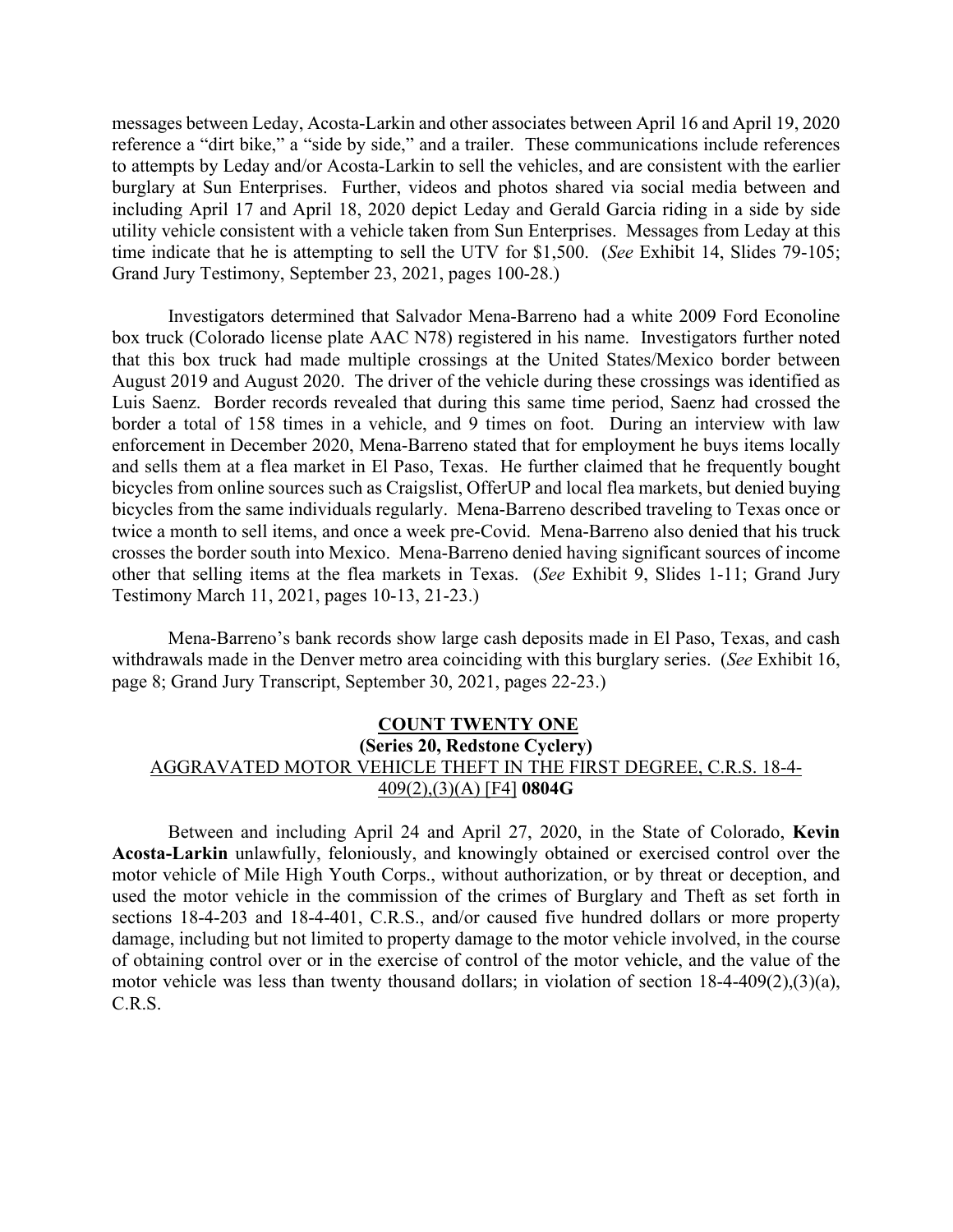## **COUNT TWENTY TWO (Series 20, Redstone Cyclery)** SECOND DEGREE BURGLARY - BUILDING, C.R.S. 18-4-203(1) [F4] **06031**

Between and including April 25 and April 26, 2020, in the State of Colorado **Kevin Acosta-Larkin** unlawfully, feloniously, and knowingly broke an entrance into, entered, or remained unlawfully after a lawful or unlawful entry in the building or occupied structure of Redstone Cyclery, located at 355 Main Street, City of Lyons, Boulder County, with the intent to commit therein the crime of Theft; in violation of section 18-4-203(1), C.R.S.

# **COUNT TWENTY THREE (Series 20, Redstone Cyclery)** THEFT - \$20,000 - \$100,000, C.R.S. 18-4-401(1),(2)(H) [F4] **08A15**

Between and including April 25 and April 26, 2020, in the State of Colorado **Kevin Acosta-Larkin** unlawfully, feloniously, and knowingly, without authorization or by threat or deception, obtained, retained, or exercised control over; or knowing or believing it to have been stolen, received, loaned money by pawn or pledge on, or disposed of, a thing of value, namely: bicycles of Redstone Cyclery, Daniel Martinez, and Kris Harrison, with the value of twenty thousand dollars or more but less than one hundred thousand dollars, and intended to deprive Redstone Cyclery, Daniel Martinez, and Kris Harrison permanently of their use or benefit; in violation of section  $18-4-401(1)(a)$ ,  $(2)(h)$ , C.R.S.

### **COUNT TWENTY FOUR (Series 20, Redstone Cyclery)** CRIMINAL MISCHIEF - \$1,000 - \$5,000, C.R.S. 18-4-501(1),(4)(D) [F6] **0901J**

Between and including April 25 and April 26, 2020, in the State of Colorado, **Kevin Acosta-Larkin**, in the course of a single criminal episode, unlawfully, feloniously, and knowingly damaged the real or personal property of Fay Myers Motorcycle World, the aggregate damage being one thousand dollars or more but less than five thousand dollars; in violation of section 18-  $4-501(1)$ , $(4)(d)$ , C.R.S.

## **COUNT TWENTY FIVE (Series 20, Redstone Cyclery)** VEHICULAR ELUDING, C.R.S. 18-9-116.5 [F5] **27162**

On or about April 26, 2020, in the State of Colorado **Kevin Acosta-Larkin**, while operating a motor vehicle, unlawfully, feloniously, and knowingly eluded or attempted to elude Denver Police Department Officer T. Kaufmann, a peace officer also operating a motor vehicle, when the defendant knew or reasonably should have known that he was being pursued by the peace officer, and operated his vehicle in a reckless manner; in violation of section 18-9-116.5, C.R.S.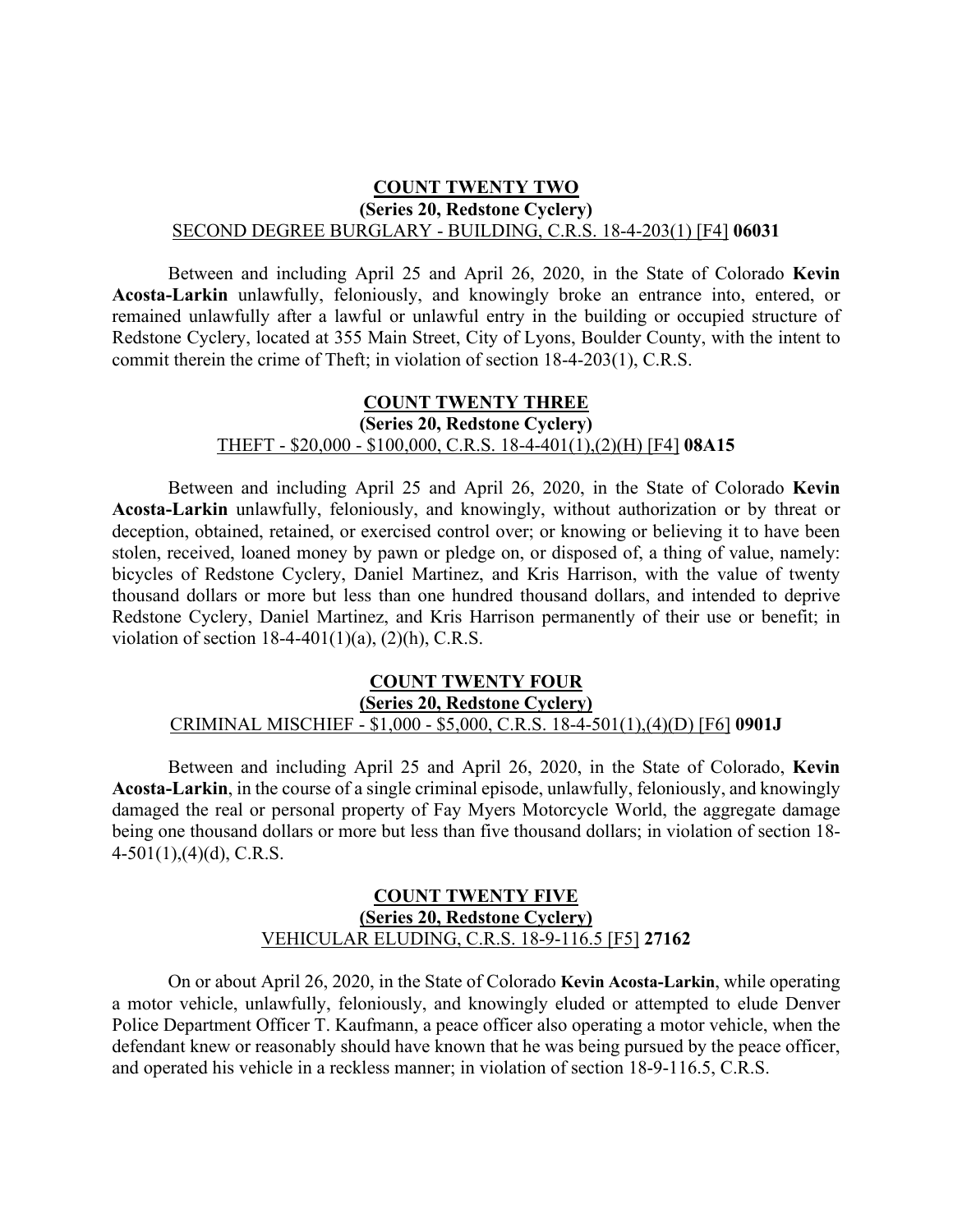The offenses committed in Count through Count were committed in the following manner.

Between and including April 24 and April 25, 2020, a white 2006 Ford Econoline E350 passenger van, Colorado license plate 797 MPV, VIN 1FBNE31L26HA15356, valued at \$10,000 and belonging to Mile High Youth Corp., was stolen from 1801 N. Federal Boulevard, City and County of Denver. Significantly, this is the second Mile High Youth Corp. passenger van stolen from this location, and the third Mile High Youth Corp. van stolen overall, as described above.

On April 26, 2020, a white Ford passenger van with markings consistent with Mile High Youth Corp. was engaged in an eluding incident with Denver Police Department Officer T. Kaufmann. The eluding incident began in the area of N. Broadway St. and 14<sup>th</sup> Avenue, in the City and County of Denver. On that date at approximately 3:27 a.m., Officer Kaufmann observed the van run a red light at that intersection. Officer Kaufmann activated his emergency lights and sirens on his marked patrol vehicle in an attempt to contact the van. In response, the van fled, traveling in the westbound in eastbound lanes of travel. Officer Kaufmann terminated the pursuit for safety reasons and did not contact the vehicle.

Between and including April 25 and April 26, 2020, suspects forced entry in Redstone Cyclery, located at 355 Main Street, City of Lyons, Boulder County, by throwing a rock through a window causing approximately \$2,000 worth of property damage. Thereafter, the suspects removed five bicycles valued at \$29,800 total from the shop. Three of the bicycles stolen belonged to the shop and were valued \$15,800. One of the bicycles stolen belonged to customer Daniel Martinez and was valued at \$7,000. The final bicycle stolen belonged to customer Kris Harrison and was valued at \$7,000.

On or about April 27, 2020, law enforcement recovered the Mile High Youth Corp. passenger van (license plate 797 MPV) at 1827 North Grant Street, City and County of Denver. A review of surveillance video from the surrounding area indicated that the vehicle was parked in that location on or about April 26, 2020. Officer Kaufmann responded to the location and confirmed that it was the same vehicle involved in the eluding incident described above. Further, surveillance video obtained from the surrounding area at the time the vehicle was parked captured two individuals walking away from van at the time it was parked. Based on the appearance and clothing of the suspects as compared to previously obtained photographs and videos, the suspects were identified as Leday and Acosta-Larkin. Notably, Leday is wearing dark "Franklin" gloves consistent with the prior burglary at The Bikery described above. In addition, Leday appears to be carrying a large sum of cash. Upon recovery, the ignition of the van had been damaged and/or "punched" and the rear seat was missing. Officers processed the van for any items of evidentiary value, and recovered a cigarette butt, and a black glove. Subsequent forensic testing of the cigarette butt revealed a mixed DNA profile with a "moderate stringency match" consistent with the DNA profile of Kevin Acosta-Larkin.

Investigators reviewed Facebook Messenger messages and other communications before and after the Redstone Cyclery burglary between Maurice Leday, Kevin Acosta-Larkin, Gerald Garcia and other associates. These communications indicate that Leday and Acosta-Larkin planned and committed the Redstone Cyclery burglary. Phone records also show multiple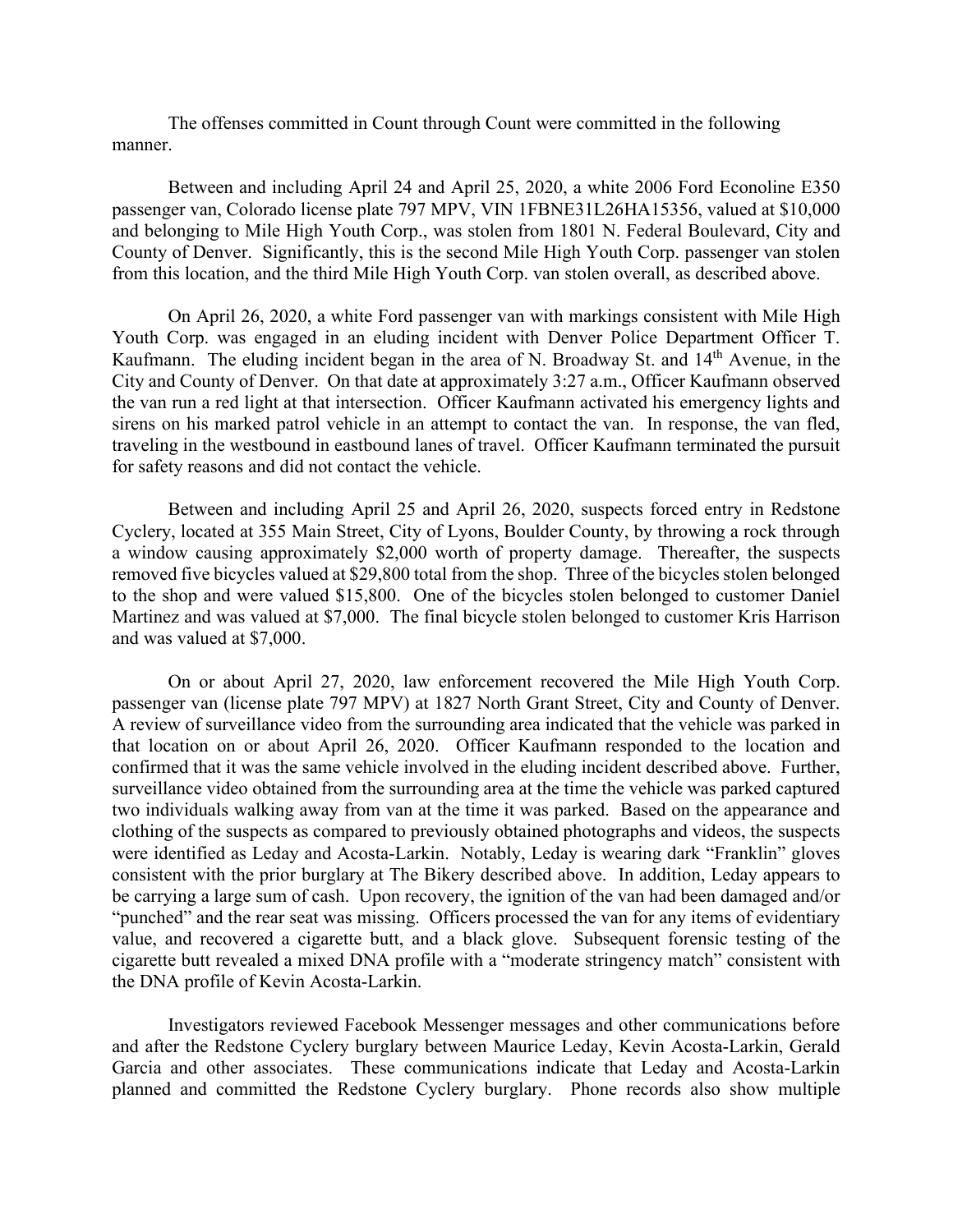communications between Rocha-Chairez and Acosta-Larkin, and Rocha-Chairez and a phone belonging Kane Valdez both before and after this Redstone Cyclery burglary. Importantly, Leday had previously abandoned his phone, as described above. Phone records also show the physical location of Acosta-Larkin's phone moving from his known residence in Denver to North Boulder, near Highway 36, *i.e.* a main throughfare between Boulder and Lyons, and later returning to Denver, during the relevant time frame. Phone records also show the physical location of Rocha-Chairez's phone moving from this known residence to the location at 8790 Brighton Road, Adams County during the relevant time frame. Rocha-Chairez also exchanged communications with Salvador Mena-Barreno during this time frame. (*See* Exhibit 14, Slides 115-131; Grand Jury Testimony September 23, 2021, pages 140-164.)

Investigators determined that Salvador Mena-Barreno had a white 2009 Ford Econoline box truck (Colorado license plate AAC N78) registered in his name. Investigators further noted that this box truck had made multiple crossings at the United States/Mexico border between August 2019 and August 2020. The driver of the vehicle during these crossings was identified as Luis Saenz. Border records revealed that during this same time period, Saenz had crossed the border a total of 158 times in a vehicle, and 9 times on foot. During an interview with law enforcement in December 2020, Mena-Barreno stated that for employment he buys items locally and sells them at a flea market in El Paso, Texas. He further claimed that he frequently bought bicycles from online sources such as Craigslist, OfferUP and local flea markets, but denied buying bicycles from the same individuals regularly. Mena-Barreno described traveling to Texas once or twice a month to sell items, and once a week pre-Covid. Mena-Barreno also denied that his truck crosses the border south into Mexico. Mena-Barreno denied having significant sources of income other that selling items at the flea markets in Texas. (*See* Exhibit 9, Slides 1-11; Grand Jury Testimony March 11, 2021, pages 10-13, 21-23.)

Mena-Barreno's bank records show large cash deposits made in El Paso, Texas, and cash withdrawals made in the Denver metro area coinciding with this burglary series. (*See* Exhibit 16, page 9-10; Grand Jury Transcript, September 30, 2021, pages 23-27.)

## **COUNT TWENTY SIX (Series 21, Totally Wired)** SECOND DEGREE BURGLARY - BUILDING, C.R.S. 18-4-203(1) [F4] **06031**

Between and including April 30 to May 1, 2020, in the State of Colorado **Kevin Acosta-Larkin** unlawfully, feloniously, and knowingly broke an entrance into, entered, or remained unlawfully after a lawful or unlawful entry in the building or occupied structure of Totally Wired, located at 543 Zerex Street, Town of Fraser, Grand County, with the intent to commit therein the crime of Theft; in violation of section 18-4-203(1), C.R.S.

## **COUNT TWENTY SEVEN (Series 21, Totally Wired)** THEFT - \$20,000 - \$100,000, C.R.S. 18-4-401(1),(2)(H) [F4] **08A15**

Between and including April 30 to May 1, 2020, in the State of Colorado **Kevin Acosta-Larkin** unlawfully, feloniously, and knowingly, without authorization or by threat or deception,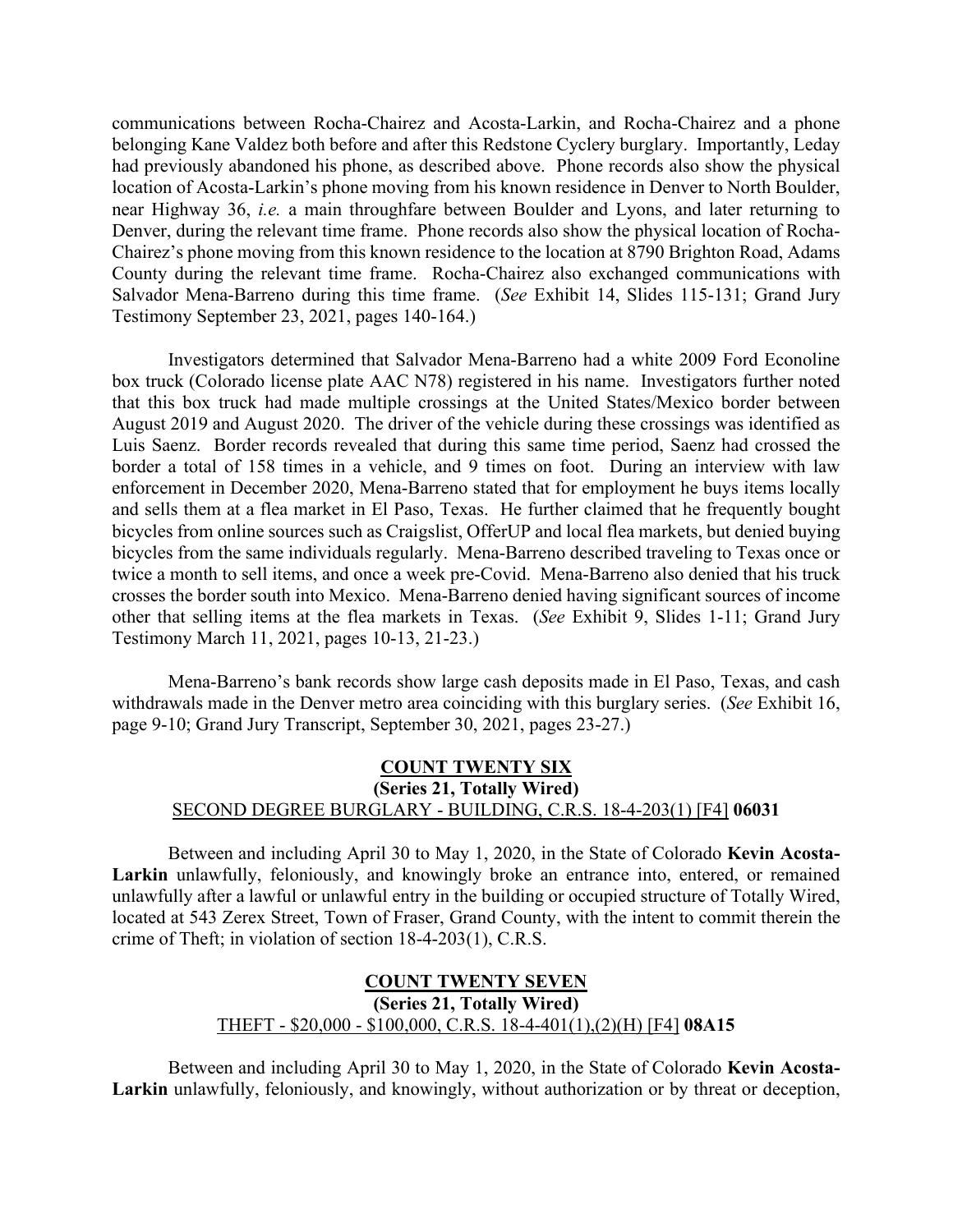obtained, retained, or exercised control over; or knowing or believing it to have been stolen, received, loaned money by pawn or pledge on, or disposed of, a thing of value, namely: bicycles of Totally Wired, with the value of twenty thousand dollars or more but less than one hundred thousand dollars, and intended to deprive Totally Wired permanently of their use or benefit; in violation of section  $18-4-401(1)(a)$ ,  $(2)(h)$ , C.R.S.

## **COUNT TWENTY EIGHT**

#### **(Series 21, Totally Wired)**

## AGGRAVATED MOTOR VEHICLE THEFT IN THE SECOND DEGREE - \$1,000-\$20,000, C.R.S. 18-4-409(4)(B) [F6] **0804E**

Between and including April 30 to May 1, 2020, in the State of Colorado, **Kevin Acosta-Larkin** unlawfully, feloniously, and knowingly obtained or exercised control over the motor vehicles of Murdoch's, without authorization or by threat or deception, and the value of the motor vehicle[s] was one thousand dollars or more but less than twenty thousand dollars; in violation of section18-4-409(4)(b), C.R.S.

The offenses committed in Count Twenty One through Count Twenty Eight were committed in the following manner.

Between and including April 30 and May 1, 2020, suspects forcibly entered Totally Wired, located at 543 Zerex Street, Town of Fraser, Grand County, by breaking a deadbolt and prying a door open. Thereafter, suspects removed seven bicycles from the business valued at \$40,000. One of the bicycles stolen was an orange and black Scott brand mountain bicycle.

During the same time frame, suspects stole two 196cc dirt bikes from the sidewalk outside of the Murdoch's store, located at 541 Zerex Street, Town of Fraser, Grand County. That store is located within the same block as Totally Wired. The suspects stole the dirt bikes by cutting a cable lock that secured them to a post on the sidewalk outside the store. The dirt bikes were valued at \$550 and \$650 each. Surveillance video from the Murdoch's store on May 1, 2020 captured the suspect van and suspects involved in the Totally Wired burglary and Murdoch's theft. The video captures a dark blue or black van parking briefly at both stores, and two suspects engaged in the theft of the dirt bikes from Murdoch's. The suspect that exits the driver's side of the van is wearing light colored shoes, dark pant, a white face mask, gloves, and blue hooded sweatshirt consistent with the Champion sweatshirt worn by Leday around the time of the REI burglary described above.

On or about May 1, 2020, Town of Fraser police officers also located several passenger van seats consistent with late 2000s model Ford Econoline passenger vans near the Totally Wired and Murdoch's stores in the Town of Fraser. This behavior is consistent with Leday and Acosta-Larkin removing the seats of passenger vans prior to the burglary of the REI store described above.

Investigators reviewed Facebook Messenger messages and other communications before and after the Totally Wired burglary between Maurice Leday, Kevin Acosta-Larkin, Jared Brooks, Rocha-Chairez and other associates. These communications indicate that Leday and Acosta-Larkin committed the Totally Wired burglary and theft from Murdoch's, and Jared Brooks assisted with delivery of the stolen items to Rocha-Chairez. Phone records show that between and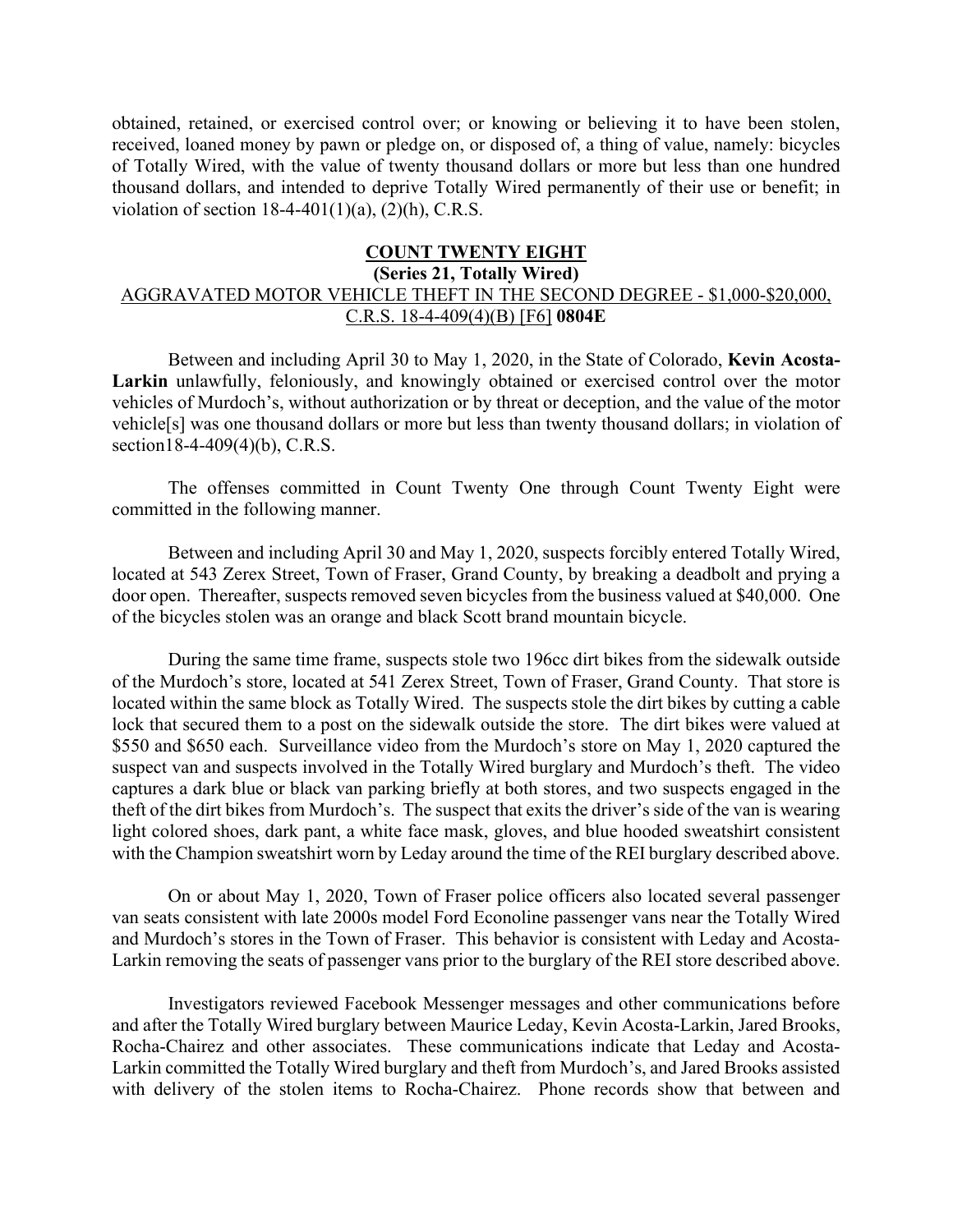including April 30 to May 1, 2020, the physical location of Acosta-Larkin's phone moved from his residence to the area of Winterpark, *i.e.* in the vicinity of the Town of Fraser. In addition, investigators obtained geofence data for area of the Totally Wired and Murdoch's stores for a limited period of time during the early morning hours of May 1, 2020, and confirmed that Acosta-Larkin's cell phone was identified as being in the designated area during that time. Also, following the burglary, the location of Rocha-Chairez's phone moved to the 8790 Brighton Road location, and he exchanged calls with Mena-Barreno. Thereafter, phone records, Facebook Messenger messages, and other communications indicate that Leday received payment from Rocha-Chairez on or about May 5, 2020, and Rocha-Chairez and Mena-Barreno also communicated around this time. (*See* Exhibit 17, Slides 1-17; Grand Jury Testimony, October 7, 2021, pages 1-20.)

Investigators determined that Salvador Mena-Barreno had a white 2009 Ford Econoline box truck (Colorado license plate AAC N78) registered in his name. Investigators further noted that this box truck had made multiple crossings at the United States/Mexico border between August 2019 and August 2020. The driver of the vehicle during these crossings was identified as Luis Saenz. Border records revealed that during this same time period, Saenz had crossed the border a total of 158 times in a vehicle, and 9 times on foot. During an interview with law enforcement in December 2020, Mena-Barreno stated that for employment he buys items locally and sells them at a flea market in El Paso, Texas. He further claimed that he frequently bought bicycles from online sources such as Craigslist, OfferUP and local flea markets, but denied buying bicycles from the same individuals regularly. Mena-Barreno described traveling to Texas once or twice a month to sell items, and once a week pre-Covid. Mena-Barreno also denied that his truck crosses the border south into Mexico. Mena-Barreno denied having significant sources of income other that selling items at the flea markets in Texas. (*See* Exhibit 9, Slides 1-11; Grand Jury Testimony March 11, 2021, pages 10-13, 21-23.)

### **COUNT TWENTY NINE (Series 22, Giant Cycling World)** SECOND DEGREE BURGLARY - BUILDING, C.R.S. 18-4-203(1) [F4] **06031**

On or about May 7, 2020, in the State of Colorado **Kevin Acosta-Larkin** unlawfully, feloniously, and knowingly broke an entrance into, entered, or remained unlawfully after a lawful or unlawful entry in the building or occupied structure of Giant Cycling World, located at 7301 S. Santa Fe Drive, Arapahoe County, with the intent to commit therein the crime of Theft; in violation of section 18-4-203(1), C.R.S.

## **COUNT THIRTY (Series 22, Giant Cycling World)** THEFT - \$5,000 - \$20,000, C.R.S. 18-4-401(1),(2)(G) [F5] **08A14**

On or about May 7, 2020, in the State of Colorado **Kevin Acosta-Larkin** unlawfully, feloniously, and knowingly, without authorization or by threat or deception, obtained, retained, or exercised control over; or knowing or believing it to have been stolen, received, loaned money by pawn or pledge on, or disposed of, a thing of value, namely: bicycles and other merchandise of Gian Cycling World with the value of five thousand dollars or more but less than twenty thousand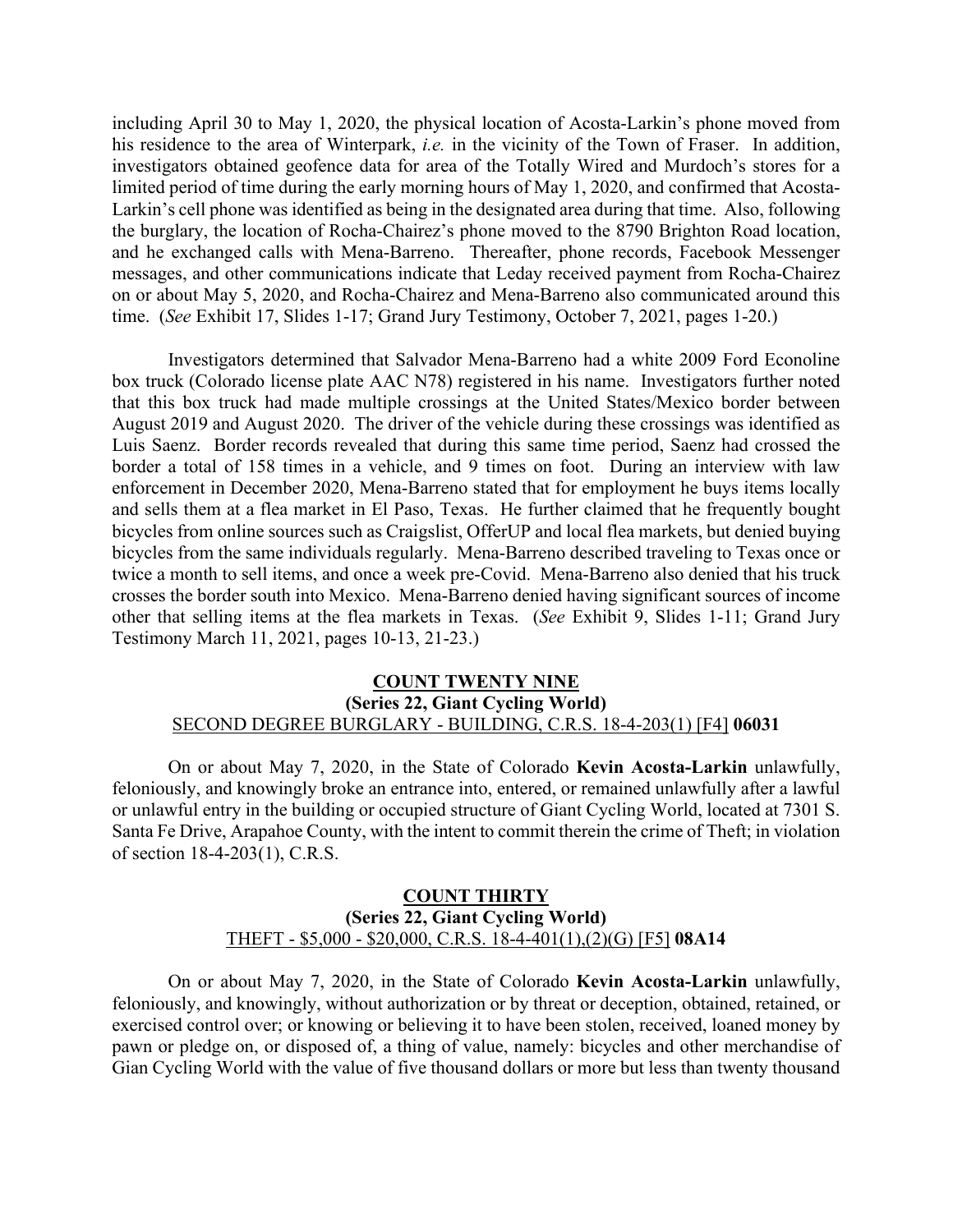dollars, and intended to deprive Giant Cycling World permanently of their use or benefit; in violation of section  $18-4-401(1)(a)$ ,  $(2)(h)$ , C.R.S.

The offenses committed in Count Twenty Nine through Count Thirty were committed in the following manner.

On May 7, 2020, suspects forced entry into the Giant Cycling World store, located at 7301 S. Santa Fe Drive, City of Littleton, Arapahoe County by removing plywood that had been used to secure windows broken during prior burglaries. Notably, this location had been previously burglarized on or about December 19, 2019 and March 24, 2020 by the same group, as described above. Surveillance video from the business showed the suspects arriving at the location in a white Ford Econoline passenger van with an unidentified license plate. The suspects then removed bench seats from the van and abandoned them in the parking lot. As a result of the prior burglaries, many of the bicycles in the store were better secured; however, the suspects were able to remove bicycles valued at \$8,700.

Investigators reviewed Facebook Messenger messages and other communications before and after Giant Cycling World burglary between Maurice Leday, Kevin Acosta-Larkin, Gregory Melina, Adrian Rocha-Chairez, Salvador Mena-Barreno, and other associates. These communications indicate that Leday and Acosta-Larkin committed this burglary. The store surveillance video also showed two suspects enter the store who had consistent appearances and clothing with known photographs and social media images of Leday and Acosta-Larkin. Phone records also placed the physical location of Acosta-Larkin's phone in the vicinity of the burglary in the early morning hours of May 7, 2020. Phone records showed Rocha-Chairez's phone's location as moving from his residence to the 8790 Brighton Road location, and then to the vicinity of Mena-Barreno's known residence in the hours after the burglary. (*See* Exhibit 17, Slides 17- 31; Grand Jury Testimony October 7, 2021, pages 20-31.)

Investigators determined that Salvador Mena-Barreno had a white 2009 Ford Econoline box truck (Colorado license plate AAC N78) registered in his name. Investigators further noted that this box truck had made multiple crossings at the United States/Mexico border between August 2019 and August 2020. The driver of the vehicle during these crossings was identified as Luis Saenz. Border records revealed that during this same time period, Saenz had crossed the border a total of 158 times in a vehicle, and 9 times on foot. During an interview with law enforcement in December 2020, Mena-Barreno stated that for employment he buys items locally and sells them at a flea market in El Paso, Texas. He further claimed that he frequently bought bicycles from online sources such as Craigslist, OfferUP and local flea markets, but denied buying bicycles from the same individuals regularly. Mena-Barreno described traveling to Texas once or twice a month to sell items, and once a week pre-Covid. Mena-Barreno also denied that his truck crosses the border south into Mexico. Mena-Barreno denied having significant sources of income other that selling items at the flea markets in Texas. (*See* Exhibit 9, Slides 1-11; Grand Jury Testimony March 11, 2021, pages 10-13, 21-23.)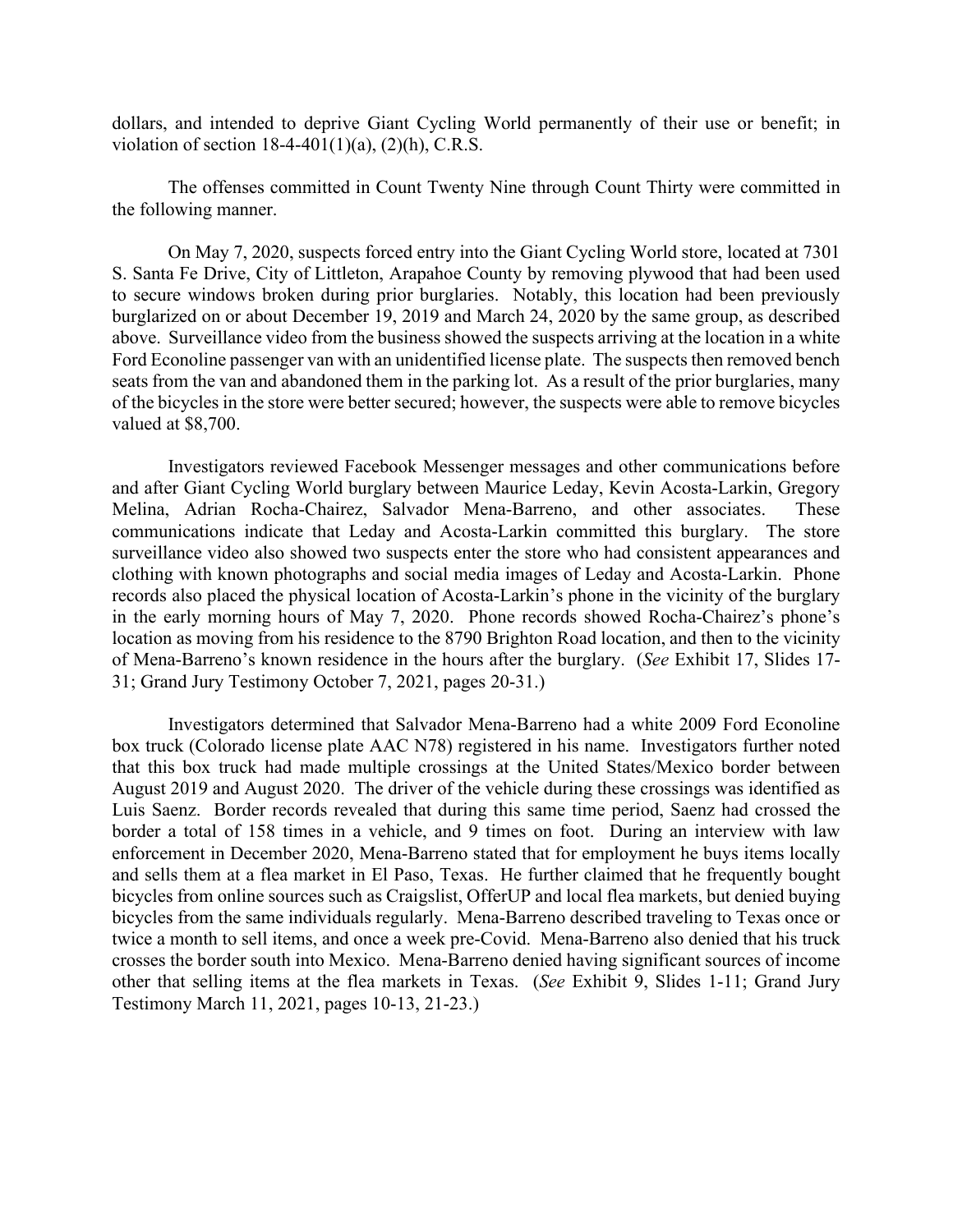## **COUNT THIRTY ONE (Series 24, U-Haul Store, Giant Cycling World, Guerilla Gear Bicycles)** SECOND DEGREE BURGLARY - BUILDING, C.R.S. 18-4-203(1) [F4] **06031**

On or about May 21, 2020, in the State of Colorado **Kevin Acosta-Larkin** unlawfully, feloniously, and knowingly broke an entrance into, entered, or remained unlawfully after a lawful or unlawful entry in the building or occupied structure of the U-Haul Store, located at 2000 W. Colfax Avenue, City and County of Denver, with the intent to commit therein the crime of Motor Vehicle Theft; in violation of section 18-4-409, C.R.S.

# **COUNT THIRTY TWO (Series 24, U-Haul Store, Giant Cycling World, Guerilla Gear Bicycles)** AGGRAVATED MOTOR VEHICLE THEFT IN THE FIRST DEGREE - \$20,000-\$100,000, C.R.S. 18-4-409(2),(3)(A.5) [F4] **0804H**

On or about May 21, 2020, in the State of Colorado, **Kevin Acosta-Larkin** unlawfully, feloniously, and knowingly obtained or exercised control over the motor vehicle of U-Haul, without authorization, or by threat or deception, and used the motor vehicle in the commission of the crimes of Burglary, Theft and Criminal Mischief as set forth in section 18-4-203, 18-4-401, 18-4-501 C.R.S., and the value of the motor vehicle was twenty thousand dollars or more but less than one hundred thousand dollars; in violation of section 18-4-409(2),(3)(a.5), C.R.S.

## **COUNT THIRTY THREE**

## **(Series 24, U-Haul Store, Giant Cycling World, Guerilla Gear Bicycles)** SECOND DEGREE BURGLARY - BUILDING, C.R.S. 18-4-203(1) [F4] **06031**

On or about May 21, 2020, in the State of Colorado **Kevin Acosta-Larkin** unlawfully, feloniously, and knowingly broke an entrance into, entered, or remained unlawfully after a lawful or unlawful entry in the building or occupied structure of Giant Cycling World, located at 7301 S. Santa Fe Drive, Arapahoe County, with the intent to commit therein the crime of Theft; in violation of section 18-4-203(1), C.R.S.

## **COUNT THIRTY FOUR (Series 24, U-Haul Store, Giant Cycling World, Guerilla Gear Bicycles)** CRIMINAL MISCHIEF - \$1,000 - \$5,000, C.R.S. 18-4-501(1),(4)(D) [F6] **0901J**

On or about May 21, 2020, in the State of Colorado, **Kevin Acosta-Larkin**, in the course of a single criminal episode, unlawfully, feloniously, and knowingly damaged the real or personal property of Giant Cycling World, the aggregate damage being one thousand dollars or more but less than five thousand dollars; in violation of section 18-4-501(1),(4)(d), C.R.S.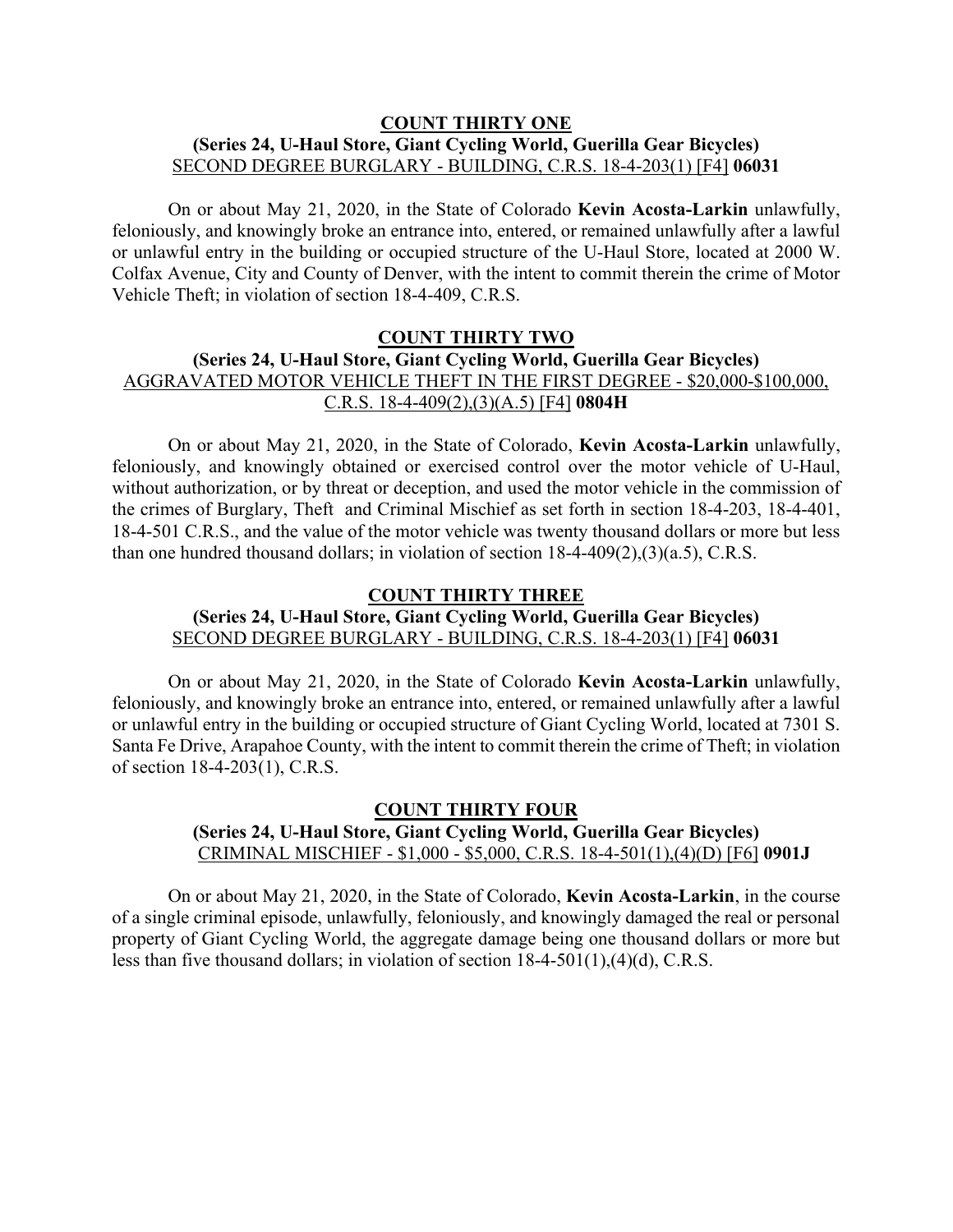## **COUNT THIRTY FIVE (Series 24, U-Haul Store, Giant Cycling World, Guerilla Gear Bicycles)** THEFT - \$5,000 - \$20,000, C.R.S. 18-4-401(1),(2)(G) [F5] **08A14**

On or about May 21, 2020, in the State of Colorado **Kevin Acosta-Larkin** unlawfully, feloniously, and knowingly, without authorization or by threat or deception, obtained, retained, or exercised control over; or knowing or believing it to have been stolen, received, loaned money by pawn or pledge on, or disposed of, a thing of value, namely: bicycles and other merchandise of Gian Cycling World with the value of five thousand dollars or more but less than twenty thousand dollars, and intended to deprive Giant Cycling World permanently of their use or benefit; in violation of section  $18-4-401(1)(a)$ ,  $(2)(h)$ , C.R.S.

# **COUNT THIRTY SIX (Series 24, U-Haul Store, Giant Cycling World, Guerilla Gear Bicycles)** ATTEMPTED SECOND DEGREE BURGLARY - BUILDING, C.R.S. 18-4-203(1) [F5] **06031A**

On or about May 26, 2020, in the State of Colorado, **Kevin Acosta-Larkin**, by engaging in conduct constituting a substantial step toward the commission of Second Degree Burglary, **Kevin Acosta-Larkin** unlawfully, feloniously, and knowingly attempted to break an entrance into, enter, or remain unlawfully after a lawful or unlawful entry in the building or occupied structure of Guerrilla Gear Bicycles, located at 2301 N. Bryant Street, City and County of Denver, with the intent to commit therein the crime of Theft; in violation of section 18-4-203(1), C.R.S. and 18-2- 101, C.R.S.

## **COUNT THIRTY SEVEN**

## **(Series 24, U-Haul Store, Giant Cycling World, Guerilla Gear Bicycles)** CRIMINAL MISCHIEF - \$1,000 - \$5,000, C.R.S. 18-4-501(1),(4)(D) [F6] **0901J**

On or about May 26, 2020, in the State of Colorado, **Kevin Acosta-Larkin**, in the course of a single criminal episode, unlawfully, feloniously, and knowingly damaged the real or personal property of Guerilla Gear Cycles, the aggregate damage being one thousand dollars or more but less than five thousand dollars; in violation of section 18-4-501(1),(4)(d), C.R.S.

The offenses committed in Count Thirty One through Count Thirty Seven were committed in the following manner.

On or about May 21, 2020, suspects forced entry into the U-Haul Store located at 2000 W. Colfax, City and County of Denver, by breaking a window. Thereafter, the suspects removed a set of vehicle keys from behind the counter that belonged to a U-Haul truck in the adjacent parking lot. The suspects then entered and drove away the U-Haul truck from that parking lot, a white 2020 Chevrolet Silverado pickup truck, Arizona license plate AJ97260, VIN 3GCNWAEF3LG229862, valued at \$30,000.00. Surveillance video from inside the U-Haul store captured two suspects entering the store, consistent in appearance and clothing with prior images of Leday and Acosta-Larkin.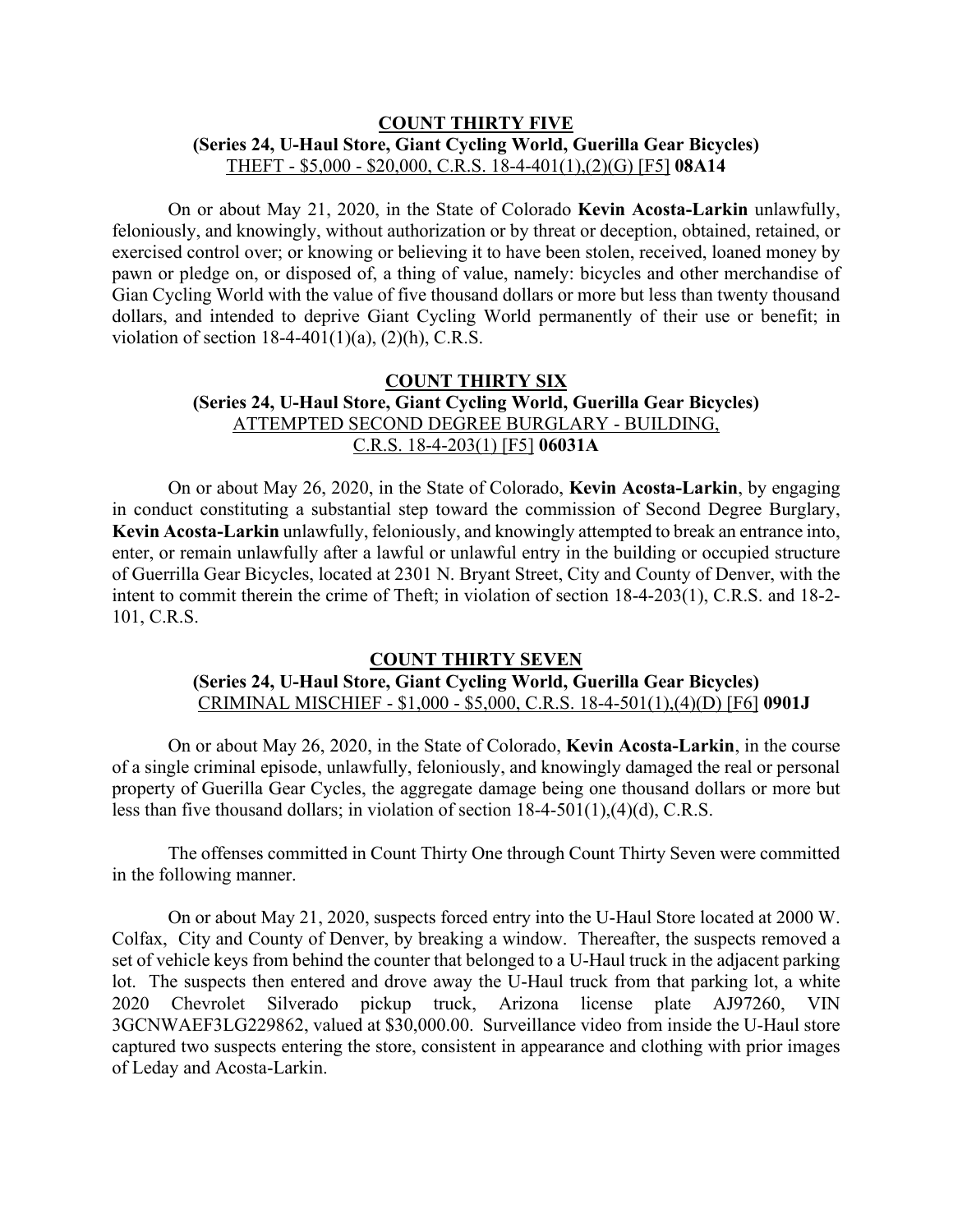On or about May 21, 2020, suspects arrived at the Giant Cycling World, located at 7301 S. Santa Fe Drive, City of Littleton, Arapahoe County, in a white Chevrolet pickup truck with U-Haul logos. While a surveillance video from the business captured the arrival of the vehicle, no license plate was visible. The suspects then used bolt cutters to enter to break the front glass door to the store, causing approximately \$3,000 worth of damage. Importantly, this location had previously been burglarized on December 19, 2019, March 24, 2020, and May 7, 2020, as described above. The suspects then removed three bicycles from the store, valued at \$7,165. The clothing of the suspects inside of the Giant Cycling World was consistent with clothing of the suspects inside of the U-Haul Store on Colfax as seen on surveillance video from the businesses, and the two burglaries occurred a little over an hour apart. Around the time of this Giant Cycling World burglary, a witness at The Bikery bicycle shop, located at 2994 Brewery Lane, City of Littleton (the site of a prior burglary as described above), reported that a white pickup truck with an orange strip pulled into the shop's parking lot, turned around, and left. The description of this vehicle is consistent with the truck stolen from the U-Haul store earlier that morning.

On or about May 26, 2020, suspects attempted to forced entry into the Guerilla Gear Bicycles shop, located at 2301 N. Bryant Street, City and County of Denver, by ramming a vehicle into a garage style door and causing \$2,500 worth of property damage. Ultimately, no items, bicycles or other merchandise were removed from the store. Surveillance video from the area captured a suspect vehicle consistent in appearance with the U-Haul pickup truck stolen on May 21, 2020. Officers recovered the U-Haul pickup truck (Arizona license plate AJ97260) on or about June 1, 2020 in the 2700 block of W. Ellsworth (Archer Alley), in the City and County of Denver. At the time of recovery, officers noted broken glass in the back of the truck bed, as well as within the passenger compartment.

Investigators reviewed Facebook Messenger messages and other communications before and after the U-Haul Store, Giant Cycling World, and Guerilla Gear burglaries between Kevin Acosta-Larkin, Adrian Rocha-Chairez, Salvador Mena-Barreno, and other associates. Phone records show that after the burglaries on May 21, 2020, Rocha-Chairez's phone moved from his residence to the vicinity of Acosta-Larkin's residence, and then moved to the vicinity of Mena-Barreno's residence. (*See* Exhibit 17, Slides 38-59; Grand Jury Testimony, October 7, 2021, pages 37-57.)

Investigators determined that Salvador Mena-Barreno had a white 2009 Ford Econoline box truck (Colorado license plate AAC N78) registered in his name. Investigators further noted that this box truck had made multiple crossings at the United States/Mexico border between August 2019 and August 2020. The driver of the vehicle during these crossings was identified as Luis Saenz. Border records revealed that during this same time period, Saenz had crossed the border a total of 158 times in a vehicle, and 9 times on foot. During an interview with law enforcement in December 2020, Mena-Barreno stated that for employment he buys items locally and sells them at a flea market in El Paso, Texas. He further claimed that he frequently bought bicycles from online sources such as Craigslist, OfferUP and local flea markets, but denied buying bicycles from the same individuals regularly. Mena-Barreno described traveling to Texas once or twice a month to sell items, and once a week pre-Covid. Mena-Barreno also denied that his truck crosses the border south into Mexico. Mena-Barreno denied having significant sources of income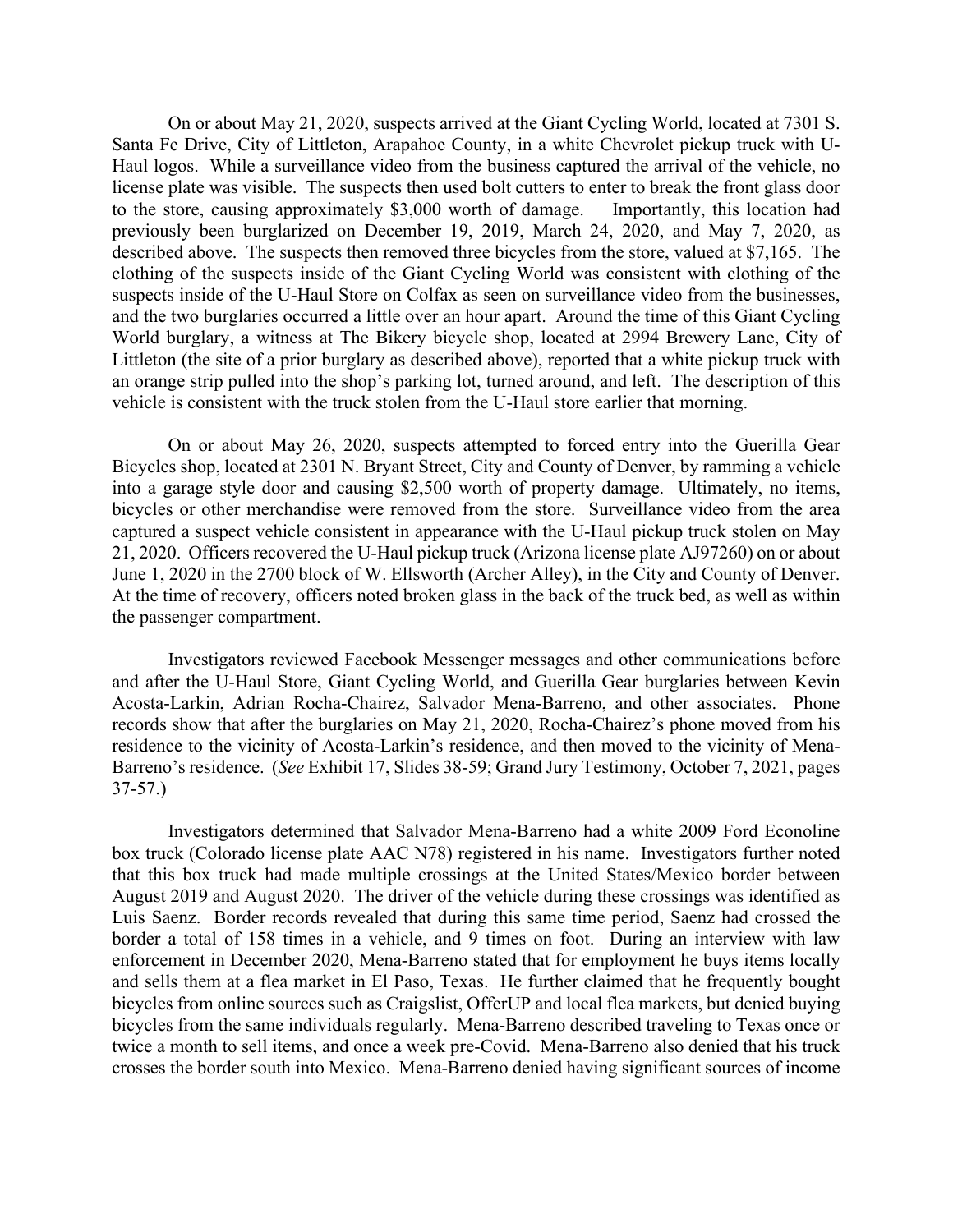other that selling items at the flea markets in Texas. (*See* Exhibit 9, Slides 1-11; Grand Jury Testimony March 11, 2021, pages 10-13, 21-23.)

Mena-Barreno's bank records show large cash deposits made in El Paso, Texas, and cash withdrawals made in the Denver metro area coinciding with this burglary series. (*See* Exhibit 16, page 11-13; Grand Jury Transcript, September 30, 2021, pages 28-39.)

### **COUNT THIRTY EIGHT**

# **(Series 25, Redstone Cyclery)** AGGRAVATED MOTOR VEHICLE THEFT IN THE FIRST DEGREE, C.R.S. 18-4- 409(2),(3)(A) [F4] **0804G**

On or about June 4, 2020, in the State of Colorado, **Kevin Acosta-Larkin** unlawfully, feloniously, and knowingly obtained or exercised control over the motor vehicle of My Kids Lunch, without authorization, or by threat or deception, and used the motor vehicle in the commission of the crimes of Burglary and Theft as set forth in sections 18-4-203 and 18-4-401, C.R.S., and the value of the motor vehicle was less than twenty thousand dollars; in violation of section 18-4-409(2),(3)(a), C.R.S.

## **COUNT THIRTY NINE (Series 25, Redstone Cyclery)** SECOND DEGREE BURGLARY - BUILDING, C.R.S. 18-4-203(1) [F4] **06031**

On or about June 4, 2020, in the State of Colorado **Kevin Acosta-Larkin** unlawfully, feloniously, and knowingly broke an entrance into, entered, or remained unlawfully after a lawful or unlawful entry in the building or occupied structure of Redstone Cyclery, located at 355 Main Street, City of Lyons, Boulder County, with the intent to commit therein the crime of Theft; in violation of section 18-4-401, C.R.S.

## **COUNT FORTY (Series 25, Redstone Cyclery)** THEFT - \$20,000 - \$100,000, C.R.S. 18-4-401(1),(2)(H) [F4] **08A15**

On or about June 4, 2020, in the State of Colorado **Kevin Acosta-Larkin** unlawfully, feloniously, and knowingly, without authorization or by threat or deception, obtained, retained, or exercised control over; or knowing or believing it to have been stolen, received, loaned money by pawn or pledge on, or disposed of, a thing of value, namely: bicycles of Redstone Cyclery, with the value of twenty thousand dollars or more but less than one hundred thousand dollars, and intended to deprive Redstone Cyclery permanently of their use or benefit; in violation of section  $18-4-401(1)(a)$ ,  $(2)(h)$ , C.R.S.

The offenses committed in Count Thirty Eight through Count Forty were committed in the following manner.

On or about June 4, 2020, a white 2006 Ford Econoline van, Colorado license plate 782 YTT, VIN 1FTSE34L26HB34311, valued at \$5,000 and belonging to My Kids Lunch was stolen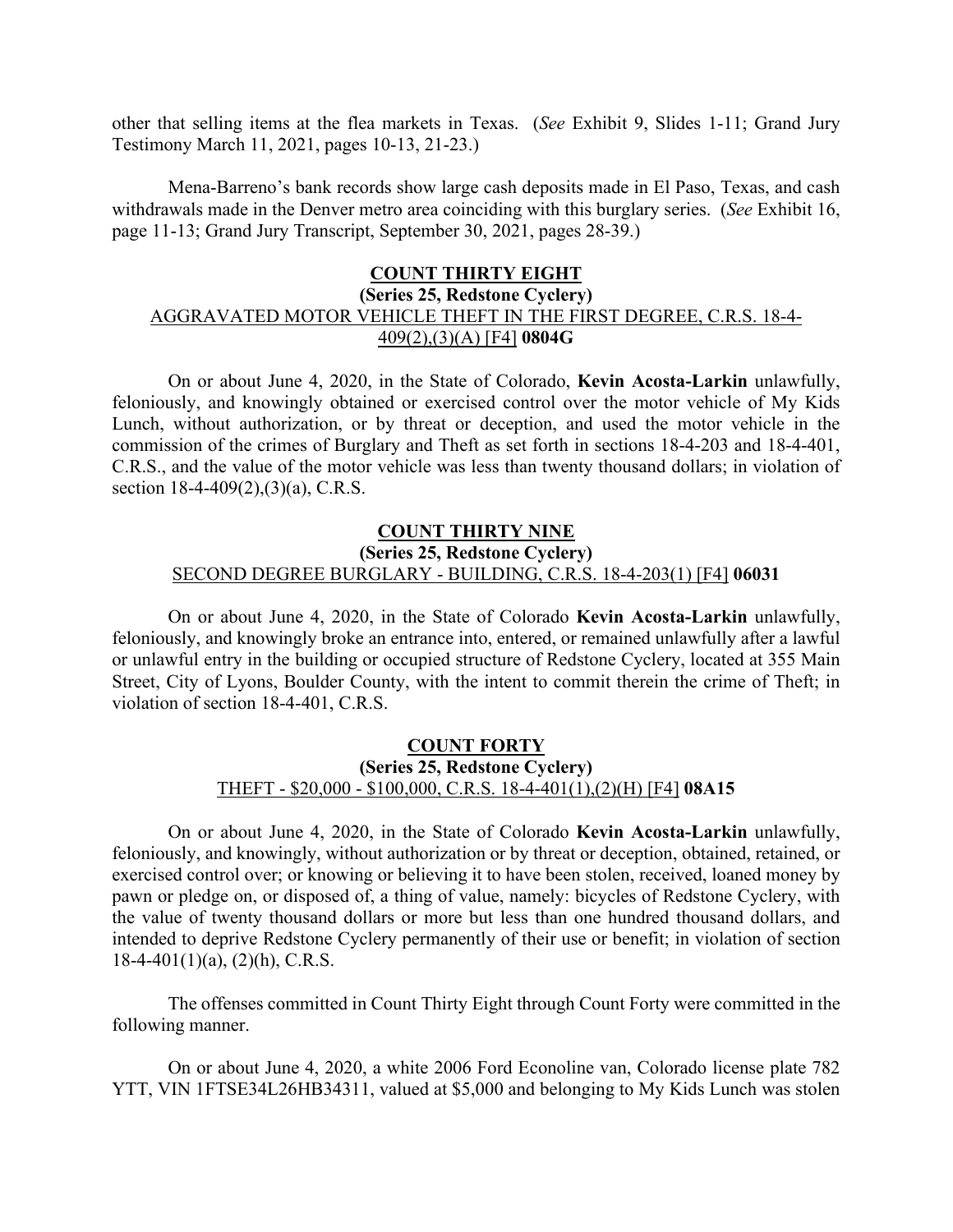from its last known location at 5602 Kendall Court, City of Arvada, Jefferson County. Prior to this motor vehicle theft, investigators had requested authorization to obtain real time cellphone "ping" records for Kevin Acosta-Larkin. Investigators began receiving records on June 3, 2020. These records show that Kevin Acosta-Larkin's phone was in the vicinity of this stolen vehicle at a time consistent with the theft.

On or about June 4, 2020 at 4:41 a.m., suspects forced entry into Redstone Cyclery, located at 355 Main Street, City of Lyons, Boulder County, by using a rock to break a window of the business. Significantly, this is second time that this business has been burglarized as described above. Surveillance video from the business reflected three suspects involved in the burglary. The suspect vehicle involved in the burglary appeared to be a white Ford Econoline van with a logo similar to that of "My Kids Lunch," consistent with the van stolen earlier in Arvada. Thereafter, the suspects removed seven bicycles from the business valued at \$26,500. Ping records show that Acosta-Larkin's phone was in the vicinity of the Redstone Cyclery at the time of the burglary. In addition, investigators determined that the My Kids Lunch van (license plate 782 YTT) passed by a stationary license plate reader located on 28th Street, just south of Arapahoe Road, in the City of Boulder, on June 4, 2020 at approximately 4:22 a.m. This is consistent with the vehicle being present at the Redstone Cyclery at the time of the later burglary.

On or about June 4, 2020, at 11:36 a.m., officers located the My Kids Lunch van abandoned and running at 8391 Quebec Street, City of Commerce City. Importantly, the vehicle was noted as having been left parked and running at that location for "several hours." Responding officers noted damage to the driver's side door lock and ignition. This recovery location is near 8790 Brighton Road, Adams County. Ping records show that Kevin Acosta-Larkin's phone was in the vicinity of the Brighton Road location in the hour following the burglary at Redstone Cyclery.

Investigators reviewed Facebook Messenger messages and other communications before and after the Redstone Cyclery burglary between Maurice Leday, Kevin Acosta-Larkin, Adrian Rocha-Chairez, Salvador Mena-Barreno, and other associates. Phone records also indicate that in the early morning hours of June 4, 2020, Rocha-Chairez's phone moved from his residence to near the 8790 Brighton Road location. In addition, after moving to that location, Rocha-Chairez began communicating with Mena-Barreno. Additional ping data of Acosta-Larkin's phone compared with Leday's Facebook Messenger messages show that they were together at the time that this series of offense commenced. (*See* Exhibit 17, Slides 60-76; Grand Jury Testimony October 7, 2021, pages 57-82.)

Investigators determined that Salvador Mena-Barreno had a white 2009 Ford Econoline box truck (Colorado license plate AAC N78) registered in his name. Investigators further noted that this box truck had made multiple crossings at the United States/Mexico border between August 2019 and August 2020. The driver of the vehicle during these crossings was identified as Luis Saenz. Border records revealed that during this same time period, Saenz had crossed the border a total of 158 times in a vehicle, and 9 times on foot. During an interview with law enforcement in December 2020, Mena-Barreno stated that for employment he buys items locally and sells them at a flea market in El Paso, Texas. He further claimed that he frequently bought bicycles from online sources such as Craigslist, OfferUP and local flea markets, but denied buying bicycles from the same individuals regularly. Mena-Barreno described traveling to Texas once or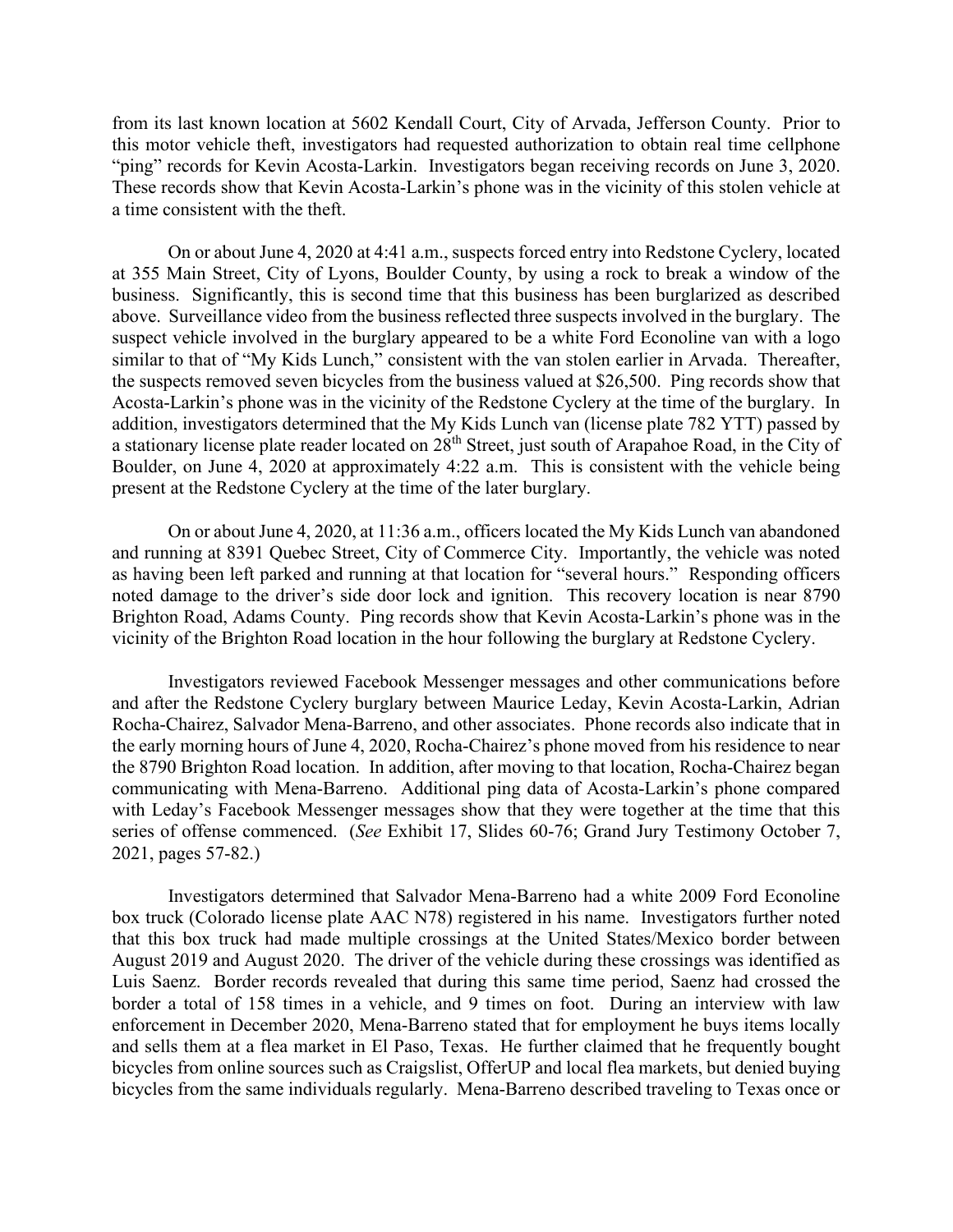twice a month to sell items, and once a week pre-Covid. Mena-Barreno also denied that his truck crosses the border south into Mexico. Mena-Barreno denied having significant sources of income other that selling items at the flea markets in Texas. (*See* Exhibit 9, Slides 1-11; Grand Jury Testimony March 11, 2021, pages 10-13, 21-23.)

Mena-Barreno's bank records show large cash deposits made in El Paso, Texas, and cash withdrawals made in the Denver metro area coinciding with this burglary series. (*See* Exhibit 16, page 11-13; Grand Jury Transcript, September 30, 2021, pages 28-39.)

## **COUNT FORTY ONE (Series 26, Alpha Bicycles)** SECOND DEGREE BURGLARY - BUILDING, C.R.S. 18-4-203(1) [F4] **06031**

On or about June 10, 2020, in the State of Colorado **Kevin Acosta-Larkin** unlawfully, feloniously, and knowingly broke an entrance into, entered, or remained unlawfully after a lawful or unlawful entry in the building or occupied structure of Alpha Bicycles, located at 8006 E. Arapahoe Road #150, City of Centennial, Unincorporated Arapahoe County, with the intent to commit therein the crime of Theft; in violation of section 18-4-401, C.R.S.

## **COUNT FORTY TWO (Series 26, Alpha Bicycles)** THEFT - \$5,000 - \$20,000, C.R.S. 18-4-401(1),(2)(G) [F5] **08A14**

On or about June 10, 2020, in the State of Colorado **Kevin Acosta-Larkin** unlawfully, feloniously, and knowingly, without authorization or by threat or deception, obtained, retained, or exercised control over; or knowing or believing it to have been stolen, received, loaned money by pawn or pledge on, or disposed of, a thing of value, namely: bicycles of Alpha Bicycles with the value of five thousand dollars or more but less than twenty thousand dollars, and intended to deprive Alpha Bicycles permanently of their use or benefit; in violation of section 18-4-401(1)(a),  $(2)(h)$ , C.R.S.

# **COUNT FORTY THREE (Series 26, Alpha Bicycles)** SECOND DEGREE BURGLARY - BUILDING, C.R.S. 18-4-203(1) [F4] **06031**

On or about June 10, 2020, in the State of Colorado **Kevin Acosta-Larkin** unlawfully, feloniously, and knowingly broke an entrance into, entered, or remained unlawfully after a lawful or unlawful entry in the building or occupied structure of Alpha Bicycles, located at 10125 San Juan Way, City of Littleton, Unincorporated Jefferson County, with the intent to commit therein the crime of Theft; in violation of section 18-4-401, C.R.S.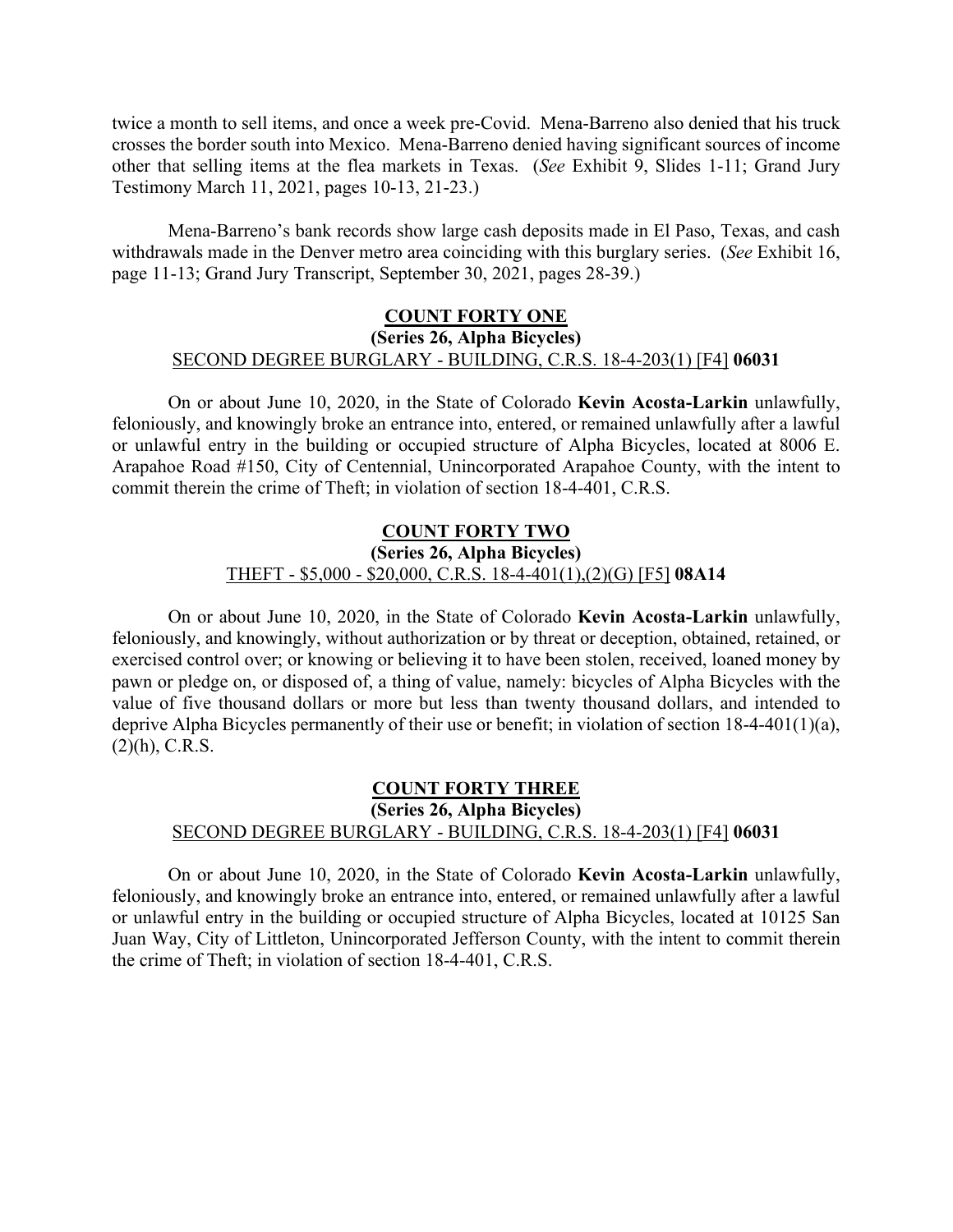## **COUNT FORTY FOUR (Series 26, Alpha Bicycles)** THEFT - \$20,000 - \$100,000, C.R.S. 18-4-401(1),(2)(H) [F4] **08A15**

On or about June 10, 2020, in the State of Colorado **Kevin Acosta-Larkin** unlawfully, feloniously, and knowingly, without authorization or by threat or deception, obtained, retained, or exercised control over; or knowing or believing it to have been stolen, received, loaned money by pawn or pledge on, or disposed of, a thing of value, namely: bicycles of Alpha Bicycles, Corey Robinson, and Sean Flynn, with the value of twenty thousand dollars or more but less than one hundred thousand dollars, and intended to deprive Alpha Bicycles, Corey Robinson, and Sean Flynn permanently of their use or benefit; in violation of section 18-4-401(1)(a), (2)(h), C.R.S.

The offenses committed in Count Forty One through Count Forty Four were committed in the following manner.

On or about June 10, 2020, suspects forced entry into Alpha Bicycles store, located at 8006 E. Arapahoe Road #150, City of Centennial, Unincorporated Arapahoe County, by breaking the front window. Thereafter, the suspects removed three bicycles worth \$7,298.

That same day, suspects forced entry into Alpha Bicycles store, located at 10125 San Juan Way, City of Littleton, Unincorporated Jefferson County, by breaking a window. Thereafter, the suspects removed five bicycles belonging to the business valued at \$16,600, one bicycle owned by customer Corey Robinson valued at \$7,500, and one bicycle owned by customer Sean Flynn valued at \$4,000. Surveillance video in the area identified a suspect vehicle as an unidentified van with three suspects.

Investigators reviewed Facebook Messenger messages and other communications before and after the Alpha Bicycles burglaries between Maurice Leday, Gregory Melina, Gerald Garcia, Kevin Acosta-Larkin, Gabriel Flood, Adrian Rocha-Chairez, Salvador Mena-Barreno, and other associates. The content and context of these messages indicate that Leday, Acosta-Larkin, and Flood planned and committed the Alpha Bicycles burglaries. Further, ping cellphone records show he was in the vicinity of both Alpha Bicycles stores in the early morning hours of June 10, 2020 consistent with the times of the burglaries. (*See* Exhibit 17, Slides 77-92; Grand Jury Testimony, October 7, 2021, pages 82-98.)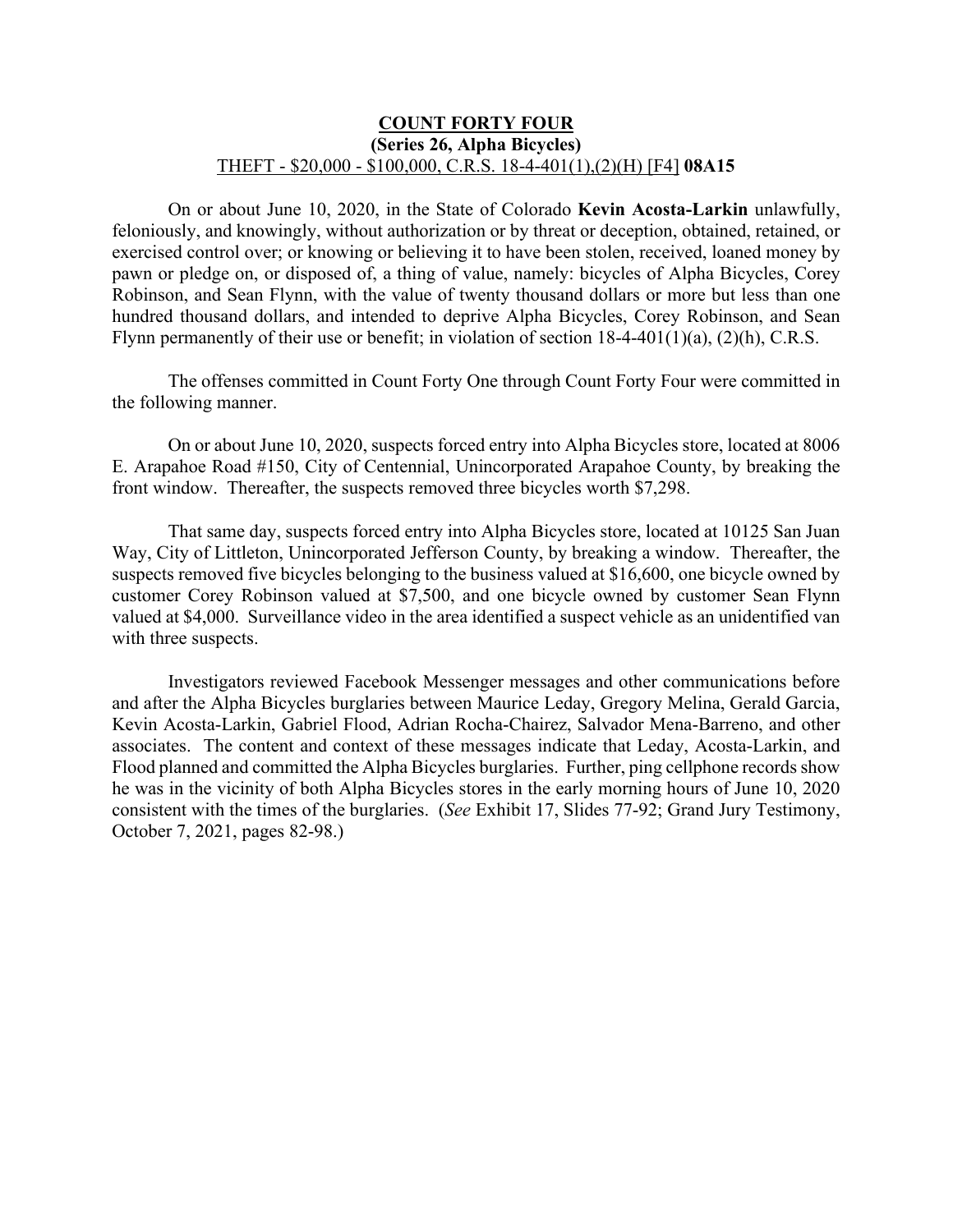# PHILIP J. WEISER

Attorney General

 $\forall$ uran $\leq$  M-Untuined ARAH E. MCCUTCHEON, #33242

Senior Assistant Attorney General

Subscribed to before me in the City and County of Denver, State of Colorado, this

 $\Rightarrow$  ST day of October, 2021.

 $\overline{f}$ Notary  $P(b)$